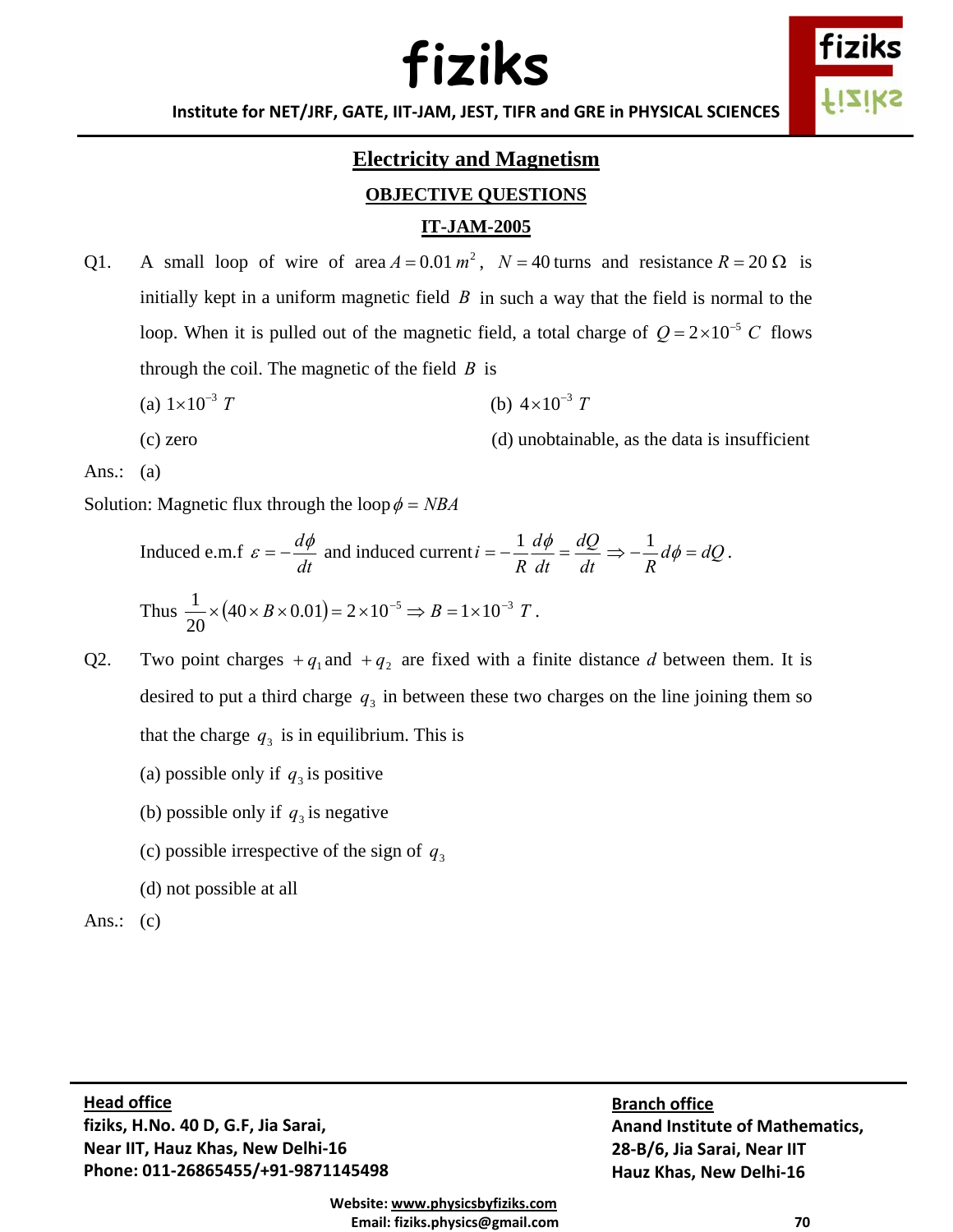

**Institute for NET/JRF, GATE, IIT‐JAM, JEST, TIFR and GRE in PHYSICAL SCIENCES**

#### **IIT-JAM-2006**

Q3. Two electric dipoles  $P_1$  and  $P_2$  are placed at  $(0,0,0)$  and  $(1,0,0)$  respectively with both of them pointing in the  $+z$  direction. Without changing the orientations of the dipoles  $P_2$ is moved to  $(0, 2, 0)$ . The ratio of the electrostatic potential energy of the dipoles after moving to that before moving is

(a) 
$$
\frac{1}{16}
$$
 (b)  $\frac{1}{2}$  (c)  $\frac{1}{4}$  (d)  $\frac{1}{8}$ 

Ans: (d)

Solution: Electrostatic potential energy  $U \propto \frac{1}{r^3}$ *r U* ∝ 8 1 3 2 3 1  $\Rightarrow \frac{U_2}{U_1} = \frac{r_1^3}{r_2^3} =$ *U U*

Q4. A small magnetic dipole is kept at the origin in the *x*-*y* plane. One wire  $L_1$  is located at  $z = -a$  in the *x*-z plane with a current *I* flowing in the positive *x* direction. Another wire  $L_2$  is at  $z = +a$  in *y-z* plane with the same current *I* as in  $L_1$ , flowing in the positive *y*direction. The angle  $\phi$  made by the magnetic dipole with respect to the positive *x*-axis is  $(a) 225^{\circ}$ (b)  $120^{\circ}$  $(c) 45^{\circ}$ (d)  $270^{\circ}$ 

Ans.:  $(a)$ 

Solution: Magnetic field at  $z = 0$  due to wire at  $z = -a$  is  $\vec{B} = -B\hat{y}$ .

Magnetic field at  $z = 0$  due to wire at  $z = +a$  is  $\vec{B} = -B\hat{x}$ .

Resultant magnetic field at  $z = 0$  makes an angle of 45<sup>°</sup> with  $-\hat{x}$  and 225<sup>°</sup> with  $\hat{x}$ .

 $\mathbf d$  office  **Phone: 011‐26865455/+91‐9871145498 Head office fiziks, H.No. 40 D, G.F, Jia Sarai, Near IIT, Hauz Khas, New Delhi‐16**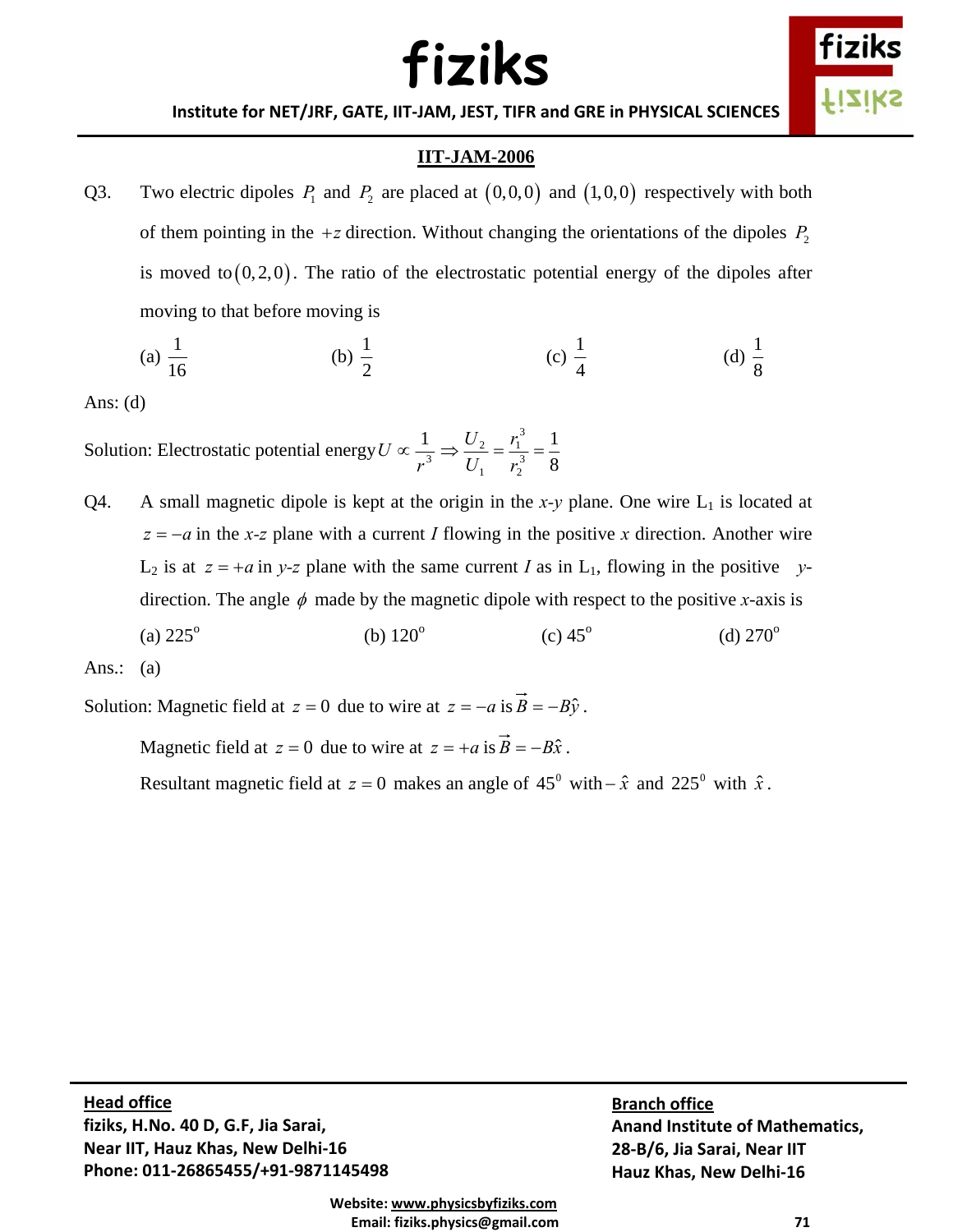fizi fiziks

**Institute for NET/JRF, GATE, IIT‐JAM, JEST, TIFR and GRE in PHYSICAL SCIENCES**

### **IIT-JAM-2007**

Q5. A uniform and constant magnetic field *B* coming out of the plane of the paper exists in a rectangular region as shown in the figure. A conducting rod PQ is rotated about O with a uniform angular speed  $\omega$  in the plane of the paper. The emf  $E_{PO}$  induced between P and Q is best represented by the graph







Ans.:  $(a)$ 

#### **IIT-JAM-2008**

Q6. If the electrostatic potential at a point $(x, y)$  is given by  $V = (2x + 4y)$  volts, the electrostatic energy density at that point  $(in J/m^3)$  is

(a)  $5\varepsilon_0$  (b)  $10\varepsilon_0$  (c)  $20\varepsilon_0$  (d)  $\frac{1}{2}\varepsilon_0(2x+4y)^2$  $\frac{1}{2}\varepsilon_0(2x+4y)$ 

Ans.:  $(a)$ 

#### $\mathbf d$  office **Head office**

 **Phone: 011‐26865455/+91‐9871145498 fiziks, H.No. 40 D, G.F, Jia Sarai, Near IIT, Hauz Khas, New Delhi‐16**

O

 $E_{PQ}$ 

**Branch office Anand Institute of Mathematics, 28‐B/6, Jia Sarai, Near IIT Hauz Khas, New Delhi‐16**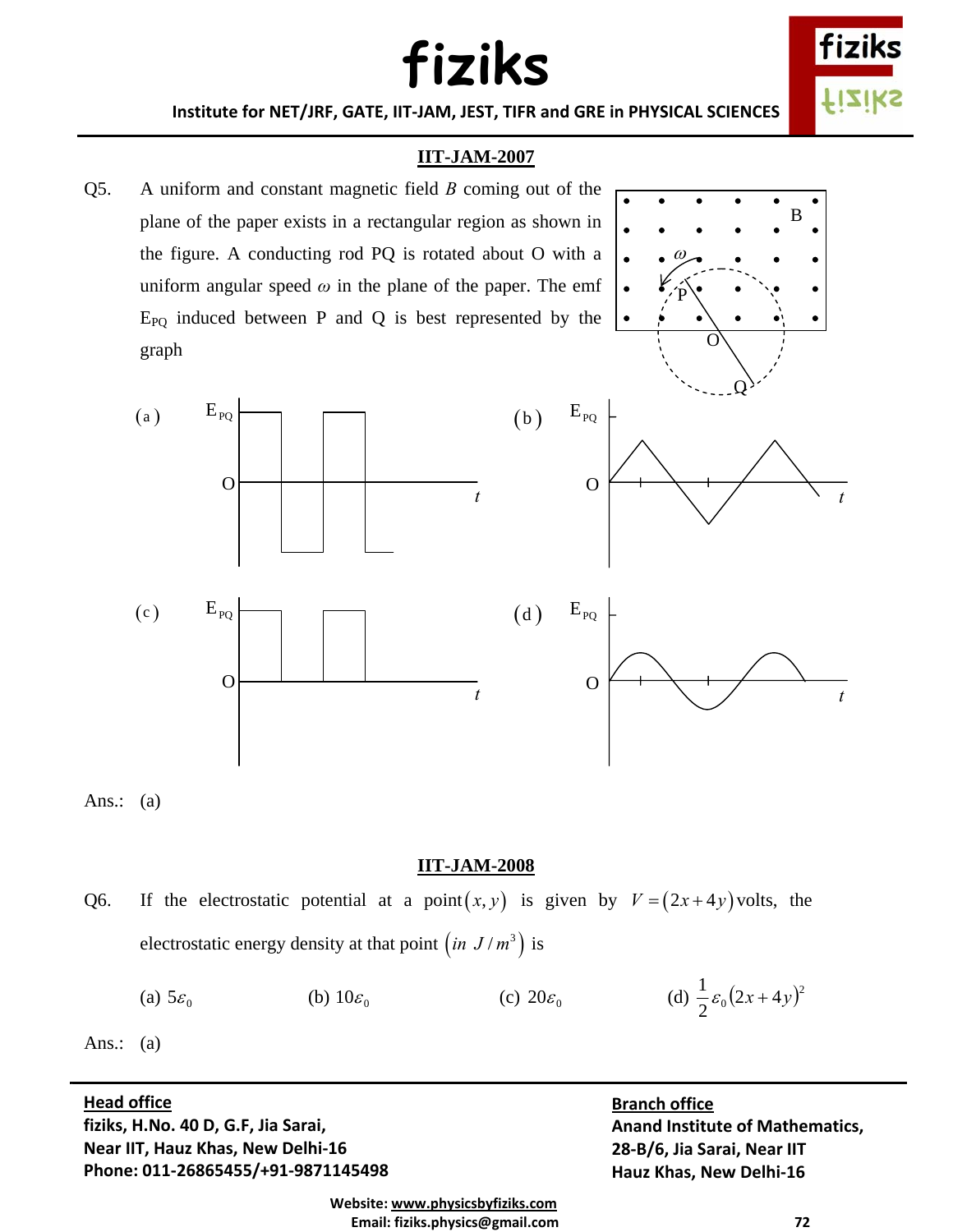

#### **Institute for NET/JRF, GATE, IIT‐JAM, JEST, TIFR and GRE in PHYSICAL SCIENCES**

Solution: 
$$
\vec{E} = -\vec{\nabla}V = -2\hat{x} - 4\hat{y} \implies |\vec{E}| = 20 V/m
$$

Electrostatic energy density  $=\frac{1}{2}\varepsilon_0 \left| E \right| = \frac{1}{2}\varepsilon_0 \times 20 = 10\varepsilon_0 J/m^3$  $\left|\vec{E}\right|^2 = \frac{1}{2}\varepsilon_0 \times 20 = 10\varepsilon_0 J/$ 1 2  $=\frac{1}{2}\varepsilon_0 |\vec{E}|^2 = \frac{1}{2}\varepsilon_0 \times 20 = 10\varepsilon_0 J/m$ 

#### **IIT-JAM-2009**

Q7. An oscillating voltage  $V(t) = V_0 \cos \omega t$  is applied across a parallel plate capacitor having a plate separation *d*. The displacement current density through the capacitor is





Solution: Displacement current density  $J_d = \varepsilon_0 \frac{\partial E}{\partial t} = \frac{\varepsilon_0}{L} \frac{\partial V(t)}{\partial t}$ *d*  $V_0$  sin  $\omega t$ *t*  $V(t)$  $J_d = \varepsilon_0 \frac{\partial E}{\partial t} = \frac{\varepsilon_0}{d} \frac{\partial V(t)}{\partial t} = -\frac{\varepsilon_0 \omega V_0 \sin \omega t}{d}$ 

Q8. An electric field  $\vec{E}(\vec{r}) = (\alpha \hat{r} + \beta \sin \theta \cos \phi \hat{\phi})$  exists in space. What will be the total charge enclosed in a sphere of unit radius centered at the origin?

(a)  $4\pi\varepsilon_0\alpha$  (b)  $4\pi\varepsilon_0\left(\alpha + \beta\right)$  (c)  $4\pi\varepsilon_0\left(\alpha - \beta\right)$  (d)  $4\pi\varepsilon_0\beta$ 

Ans.:  $(a)$ 

Solution: 
$$
Q_{\text{enc}} = \varepsilon_0 \oint \vec{E} \cdot d\vec{a} = \varepsilon_0 \int (\alpha \hat{r} + \beta \sin \theta \cos \phi \hat{\phi}) \cdot (r^2 \sin \theta d\theta d\phi \hat{r}) = 4\pi \alpha \varepsilon_0
$$

 $\mathbf d$  office  **Phone: 011‐26865455/+91‐9871145498 Head office fiziks, H.No. 40 D, G.F, Jia Sarai, Near IIT, Hauz Khas, New Delhi‐16**

**Branch office Anand Institute of Mathematics, 28‐B/6, Jia Sarai, Near IIT Hauz Khas, New Delhi‐16**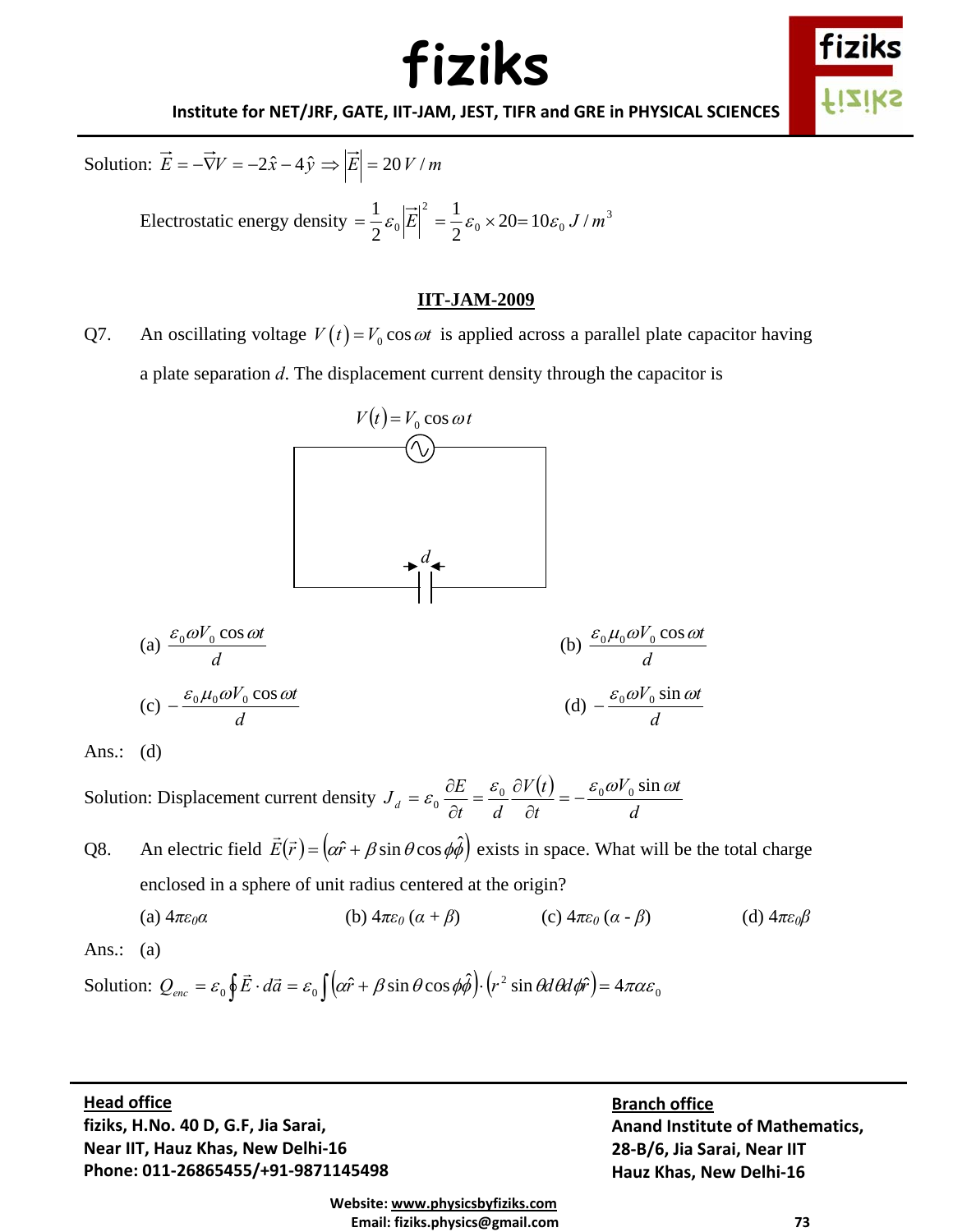

**Institute for NET/JRF, GATE, IIT‐JAM, JEST, TIFR and GRE in PHYSICAL SCIENCES**

#### **IIT-JAM-2010**

Q9. The magnetic field associated with the electric field vector  $\vec{E} = E_0 \sin(kz - \omega t) \hat{j}$  is given by

(a) 
$$
\vec{B} = -\frac{E_0}{c} \sin(kz - \omega t)\hat{i}
$$
  
\n(b)  $\vec{B} = \frac{E_0}{c} \sin(kz - \omega t)\hat{i}$   
\n(c)  $\vec{B} = \frac{E_0}{c} \sin(kz - \omega t)\hat{j}$   
\n(d)  $\vec{B} = \frac{E_0}{c} \sin(kz - \omega t)\hat{k}$ 

Ans.:  $(a)$ 

Solution:  $\vec{B} = \frac{\vec{k} \times \vec{E}}{\omega} = \frac{k \hat{z} \times E_0 \sin(kz - \omega t) \hat{y}}{\omega} = -\frac{kE_0}{\omega} \sin(kz - \omega t) \hat{x} = -\frac{E_0}{c} \sin(kz - \omega t) \hat{x}$  $=-\frac{\hbar^2}{\omega^2}\sin(kz-\omega t)\hat{x}$  =  $-\frac{L_0}{c}\sin(kz-\omega t)$ 

Q10. Assume that  $z = 0$  plane is the interface between two linear and homogenous dielectrics (see figure). The relative permittivities are  $\varepsilon_r = 5$  for  $z > 0$  and  $\varepsilon_r = 4$  for  $z < 0$ . The electric field in the region  $z > 0$  is  $\vec{E}_1 = (3\hat{i} - 5\hat{j} + 4\hat{k})kV/m$ . If there are no free charges on the interface, the electric field in the region  $z < 0$  is given by



(a) 
$$
\vec{E}_2 = \left(\frac{3}{4}\hat{i} - \frac{5}{4}\hat{j} + \hat{k}\right)kV/m
$$
  
\n(b)  $\vec{E}_2 = (3\hat{i} - 5\hat{j} + \hat{k})kV/m$   
\n(c)  $\vec{E}_2 = (3\hat{i} - 5\hat{j} + 5\hat{k})kV/m$   
\n(d)  $\vec{E}_2 = (3\hat{i} - 5\hat{j} + 5\hat{k})kV/m$ 

Ans.:  $(d)$ 

Solution:  $E_1^{\text{II}} = E_2^{\text{II}} \Rightarrow E_2^{\text{II}} = 3\hat{i} - 5\hat{j}$ 

and 
$$
\sigma_f = 0 \implies D_1^{\perp} = D_2^{\perp} \implies E_2^{\perp} = \frac{\varepsilon_1}{\varepsilon_2} E_1^{\perp} = \frac{5}{4} (+4\hat{k}) = 5\hat{k}
$$
  
\n $\implies \vec{E}_2 = (3\hat{i} - 5\hat{j} + 5\hat{k})kV/m$ 

 $\mathbf d$  office  **Phone: 011‐26865455/+91‐9871145498 Head office fiziks, H.No. 40 D, G.F, Jia Sarai, Near IIT, Hauz Khas, New Delhi‐16**

**Branch office**

**Anand Institute of Mathematics, 28‐B/6, Jia Sarai, Near IIT Hauz Khas, New Delhi‐16**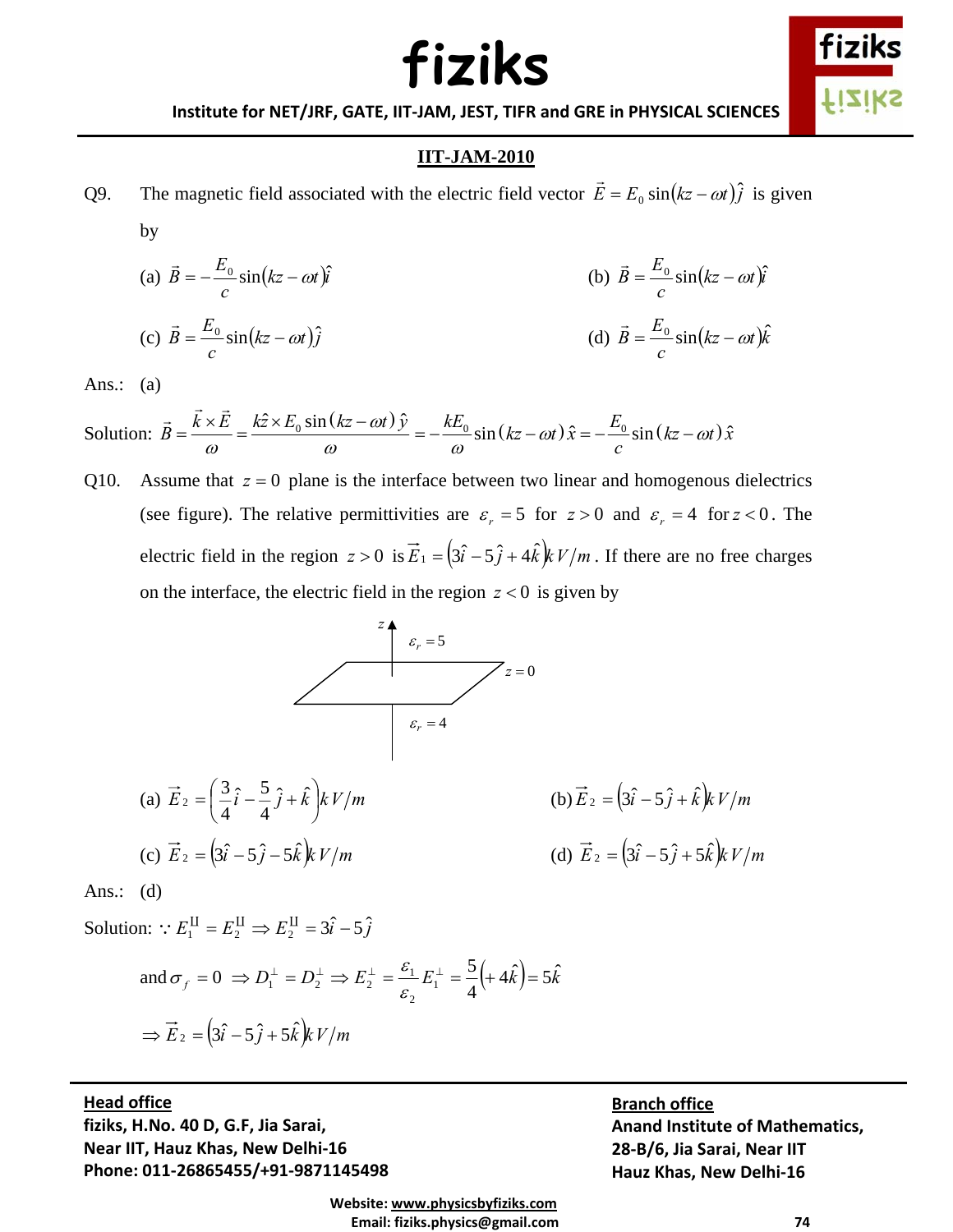

**Institute for NET/JRF, GATE, IIT‐JAM, JEST, TIFR and GRE in PHYSICAL SCIENCES**

Q11. A closed Gaussian surface consisting of a hemisphere and a circular disc of radius *R* , is placed in a uniform electric field *E*  $\rightarrow$ , as shown in the figure. The circular disc makes an angle  $\theta = 30^{\circ}$  with the vertical. The flux of the electric field vector coming out of the curved surface of the hemisphere is



(d)  $2 \pi R^2 E$ 



Ans.: (b)

Solution:  $\vec{E} = E \cos 30 \hat{z} + E \sin 30 \hat{x} = \frac{\sqrt{3}}{2} E \hat{z} + \frac{1}{2} E \hat{x}$ 

$$
\phi_E = \int_S \vec{E} \cdot d\vec{a} = \int \int \left( \frac{\sqrt{3}}{2} E \hat{z} + \frac{1}{2} E \hat{x} \right) \cdot \left( R^2 \sin \theta d\theta d\phi \hat{r} \right)
$$

$$
\phi_E = R^2 \int_{\theta=0}^{\pi/2} \int_{\phi=0}^{2\pi} \left( \frac{\sqrt{3}}{2} E \cos \theta + \frac{1}{2} E \sin \theta \cos \phi \right) (\sin \theta d\theta d\phi)
$$

$$
\frac{\sqrt{\vec{E}}}{\sqrt{\frac{30}{2}}}
$$

*x*ˆ

$$
\phi_E = \frac{\sqrt{3}}{2} ER^2 \int_{\theta=0}^{\pi/2} \int_{\phi=0}^{2\pi} (\cos \theta \sin \theta) d\theta d\phi + \frac{1}{2} ER^2 \int_{\theta=0}^{\pi/2} \int_{\phi=0}^{2\pi} (\sin^2 \theta \cos \phi) d\theta d\phi
$$

OR

$$
\phi_E = \frac{\sqrt{3}}{2} ER^2 \times 2\pi \times \frac{1}{2} + 0 = \frac{\sqrt{3}}{2} \pi R^2 E
$$

$$
\phi_E = \int_S \vec{E} \cdot d\vec{a} = E \cos 30^\circ \times \pi R^2 = \frac{\sqrt{3}}{2} \pi R^2 E
$$

 $\mathbf d$  office  **Phone: 011‐26865455/+91‐9871145498 Head office fiziks, H.No. 40 D, G.F, Jia Sarai, Near IIT, Hauz Khas, New Delhi‐16**

**Branch office Anand Institute of Mathematics, 28‐B/6, Jia Sarai, Near IIT Hauz Khas, New Delhi‐16**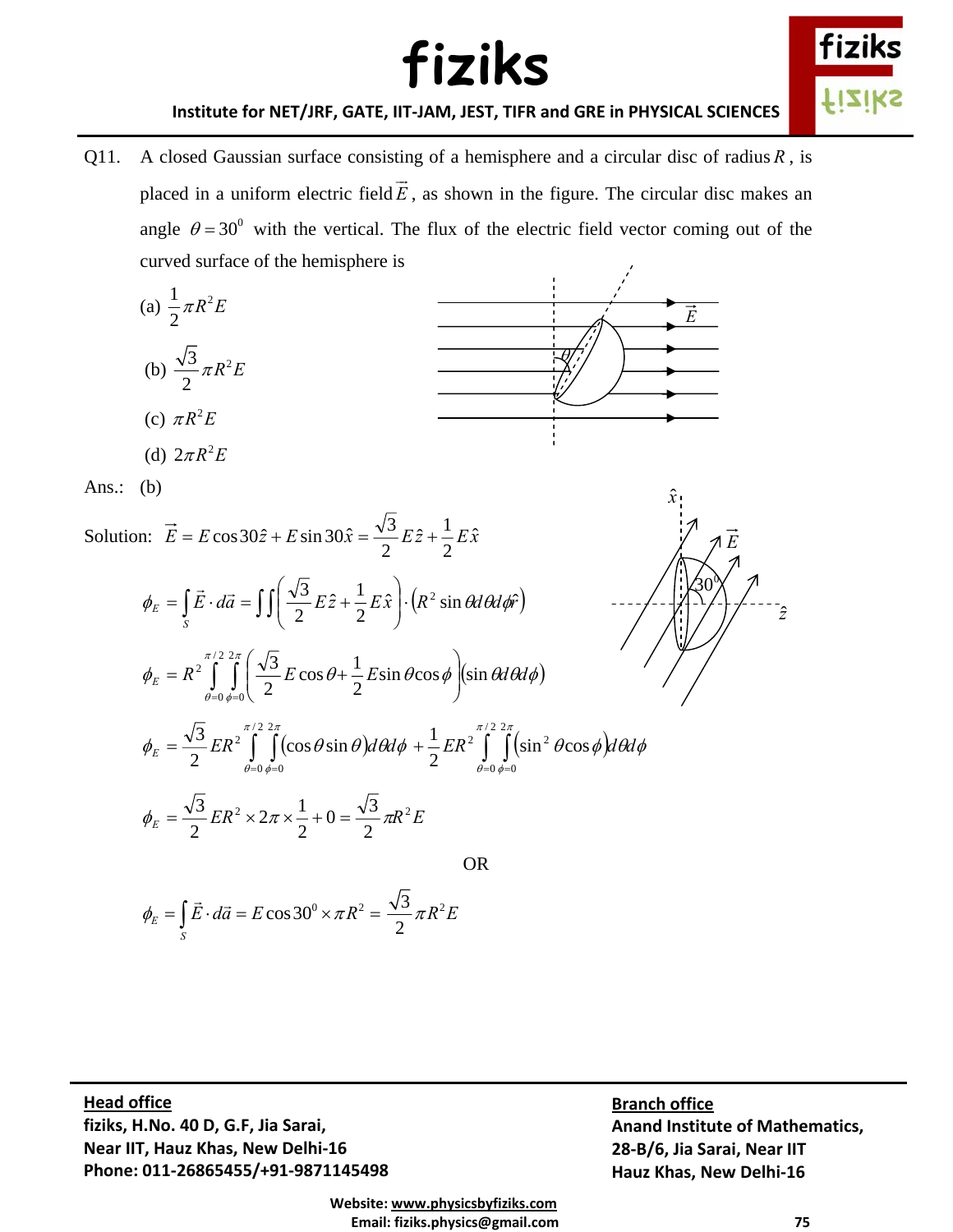

**Institute for NET/JRF, GATE, IIT‐JAM, JEST, TIFR and GRE in PHYSICAL SCIENCES**

### **IIT-JAM-2011**

Q12. Equipotential surface corresponding to a particular charge distribution are given by  $(4x^2 + (y-2)^2 + z^2 = V_i$  where the values of  $V_i$  are constants. The electric field  $\vec{E}$  at the origin is (a)  $\vec{E} = 0$  (b)  $\vec{E} = 2\hat{x}$  (c)  $\vec{E} = 4\hat{v}$  (d)  $\vec{E} = -4\hat{v}$ 

Ans.: (d)

Solution:  $\vec{E} = -\vec{\nabla}V = 8x\hat{x} + 2(y-2)\hat{y} + 2z\hat{z} \implies \vec{E}(0,0) = -4\hat{y}$ 

#### **IIT-JAM-2012**

Q13. A parallel plate air-gap capacitor is made up of two plates of area 10 cm<sup>2</sup> each kept at a distance of 0.88 mm. A sine wave of amplitude 10 *V* and frequency 50 Hz is applied across the capacitor as shown in the figure. The amplitude of the displacement current density (in  $mA/m^2$ ) between the plates will be closest to



(a)  $0.03$  (b)  $0.30$  (c)  $3.00$  (d)  $30.00$ 

Ans.:  $(a)$ 

Solution: Displacement current density  $J_d = \varepsilon_0 \frac{\partial E}{\partial t} = \frac{\varepsilon_0}{L} \frac{\partial V(t)}{\partial t}$ *d*  $V_0$  sin  $\omega t$ *t*  $V(t)$  $J_d = \varepsilon_0 \frac{\partial E}{\partial t} = \frac{\varepsilon_0}{d} \frac{\partial V(t)}{\partial t} = -\frac{\varepsilon_0 \omega V_0 \sin \omega t}{d}$ 

Amplitude of the displacement current density (in  $mA/m^2$ )  $J_{0d} = \frac{\epsilon_0 \omega v_0}{J} = \frac{2\pi \epsilon_0 J v_0}{J}$ 2  $J_{0d} = \frac{\varepsilon_0 \omega V_0}{I} = \frac{2\pi \varepsilon_0 f V_0}{I}$ *d d*  $=\frac{\varepsilon_0 \omega V_0}{I}=\frac{2\pi\varepsilon_0}{I}$ 

$$
\Rightarrow J_{0d} = 4\pi\varepsilon_0 \frac{fV_0}{2d} = \frac{1}{9 \times 10^9} \frac{50 \times 10}{2 \times 88 \times 10^{-5}} = 0.03 \ mA/m^2
$$

 $\mathbf d$  office  **Phone: 011‐26865455/+91‐9871145498 Head office fiziks, H.No. 40 D, G.F, Jia Sarai, Near IIT, Hauz Khas, New Delhi‐16**

**Branch office Anand Institute of Mathematics, 28‐B/6, Jia Sarai, Near IIT Hauz Khas, New Delhi‐16**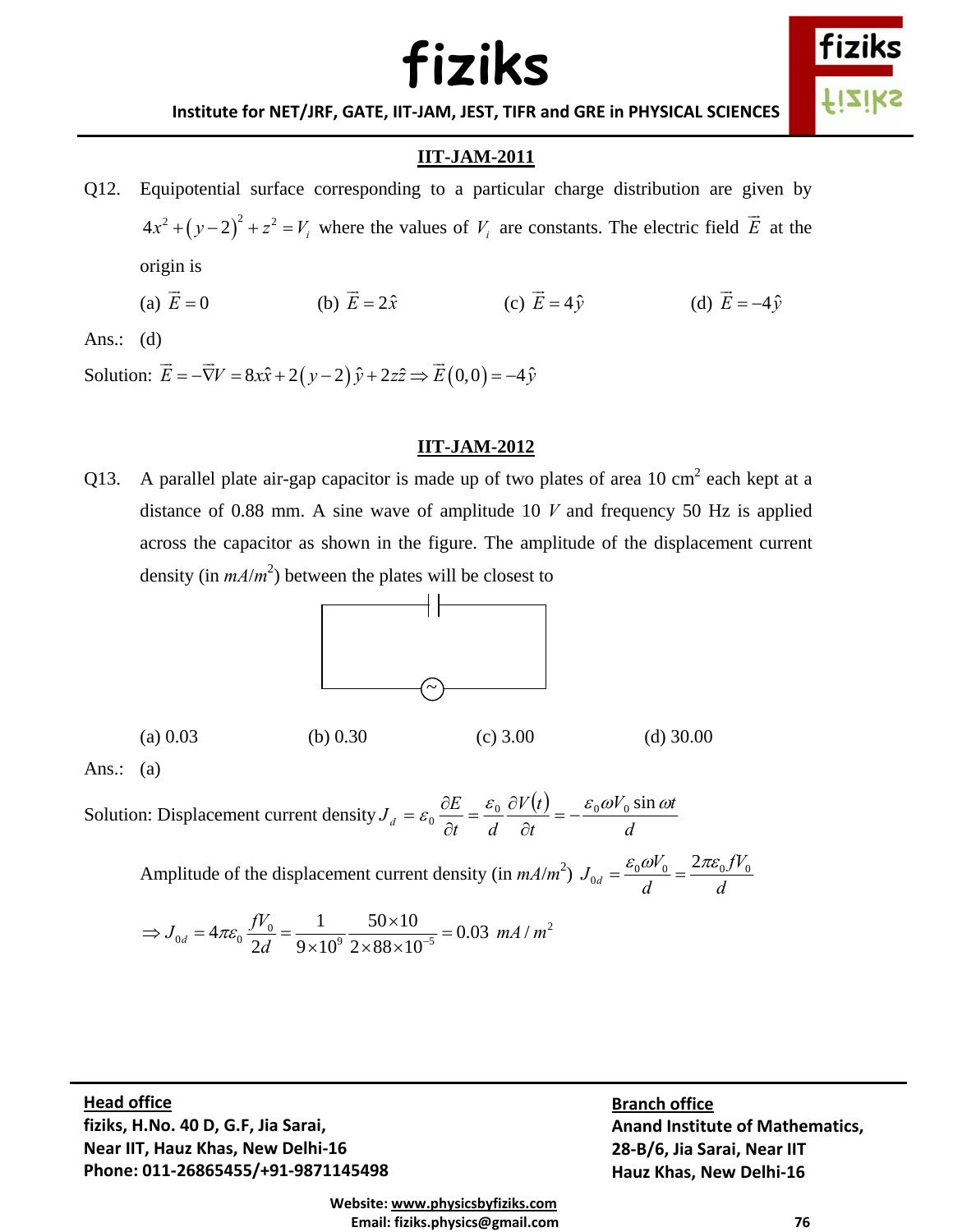

**Institute for NET/JRF, GATE, IIT‐JAM, JEST, TIFR and GRE in PHYSICAL SCIENCES**

Q14. A segment of a circular wire of radius R, extending from  $\theta = 0$  to  $\pi/2$ , carries a constant linear charge density  $\lambda$ . The electric field at origin  $\theta$  is



 $\mathbf d$  office  **Phone: 011‐26865455/+91‐9871145498 Head office fiziks, H.No. 40 D, G.F, Jia Sarai, Near IIT, Hauz Khas, New Delhi‐16**

**Branch office Anand Institute of Mathematics, 28‐B/6, Jia Sarai, Near IIT Hauz Khas, New Delhi‐16**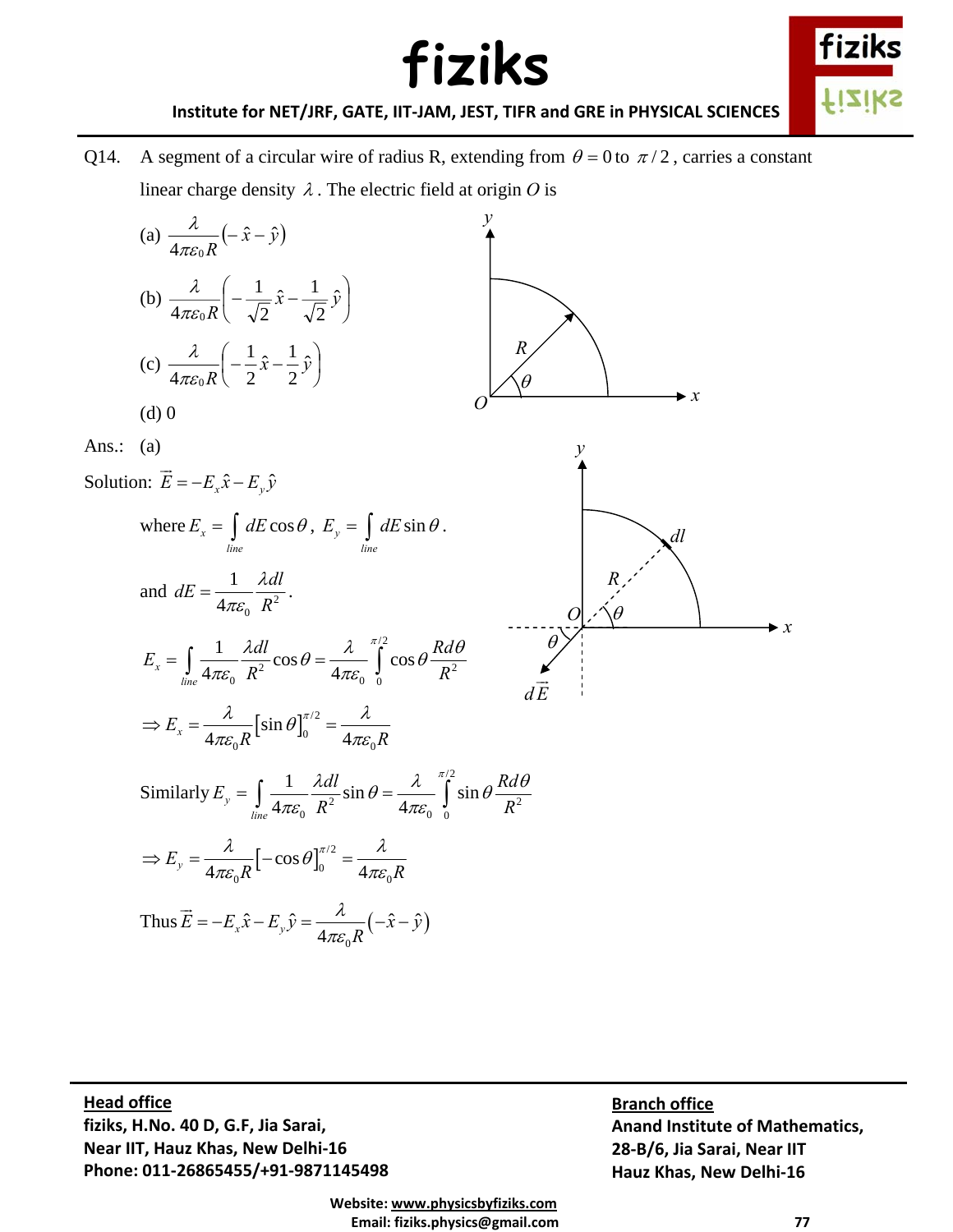

**Institute for NET/JRF, GATE, IIT‐JAM, JEST, TIFR and GRE in PHYSICAL SCIENCES**

### **IIT-JAM-2014**

Q15. A particle of mass *m* carrying charge *q* is moving in a circle in a magnetic field *B*. According to Bohr's model, the energy of the particle in the  $n<sup>th</sup>$  level is

(a) 
$$
\frac{1}{n^2} \left( \frac{hqB}{\pi m} \right)
$$
 (b)  $n \left( \frac{hqB}{\pi m} \right)$  (c)  $n \left( \frac{hqB}{2\pi m} \right)$  (d)  $n \left( \frac{hqB}{4\pi m} \right)$ 

Ans.: (d)

Solution: 
$$
E_n = \frac{q^2 B^2 r_n^2}{2m}
$$
 :  $mv_n r_n = n\hbar$  and  $r_n = \frac{mv_n}{qB} \Rightarrow r_n = \frac{m}{qB} \frac{n\hbar}{mr_n} \Rightarrow r_n^2 = \frac{n\hbar}{qB}$   
\n $\Rightarrow E_n = \frac{q^2 B^2 r_n^2}{2m} = \frac{q^2 B^2}{2m} \times \frac{n\hbar}{qB} = n \left(\frac{qBh}{4\pi m}\right)$ 

Q16. A conducting slab of copper PQRS is kept on the *xy* plane in a uniform magnetic field along *x*-axis as indicted in the figure. A steady current *I* flows through the cross section of the slab along the *y*-axis. The direction of the electric field inside the slab, arising due to the applied magnetic field is along *P S Q B X Z Y R I*

- the
- 
- 



(a) negative Y direction (b) positive Y direction

(c) negative Z direction (d) positive Z direction

 $\mathbf d$  office  **Phone: 011‐26865455/+91‐9871145498 Head office fiziks, H.No. 40 D, G.F, Jia Sarai, Near IIT, Hauz Khas, New Delhi‐16**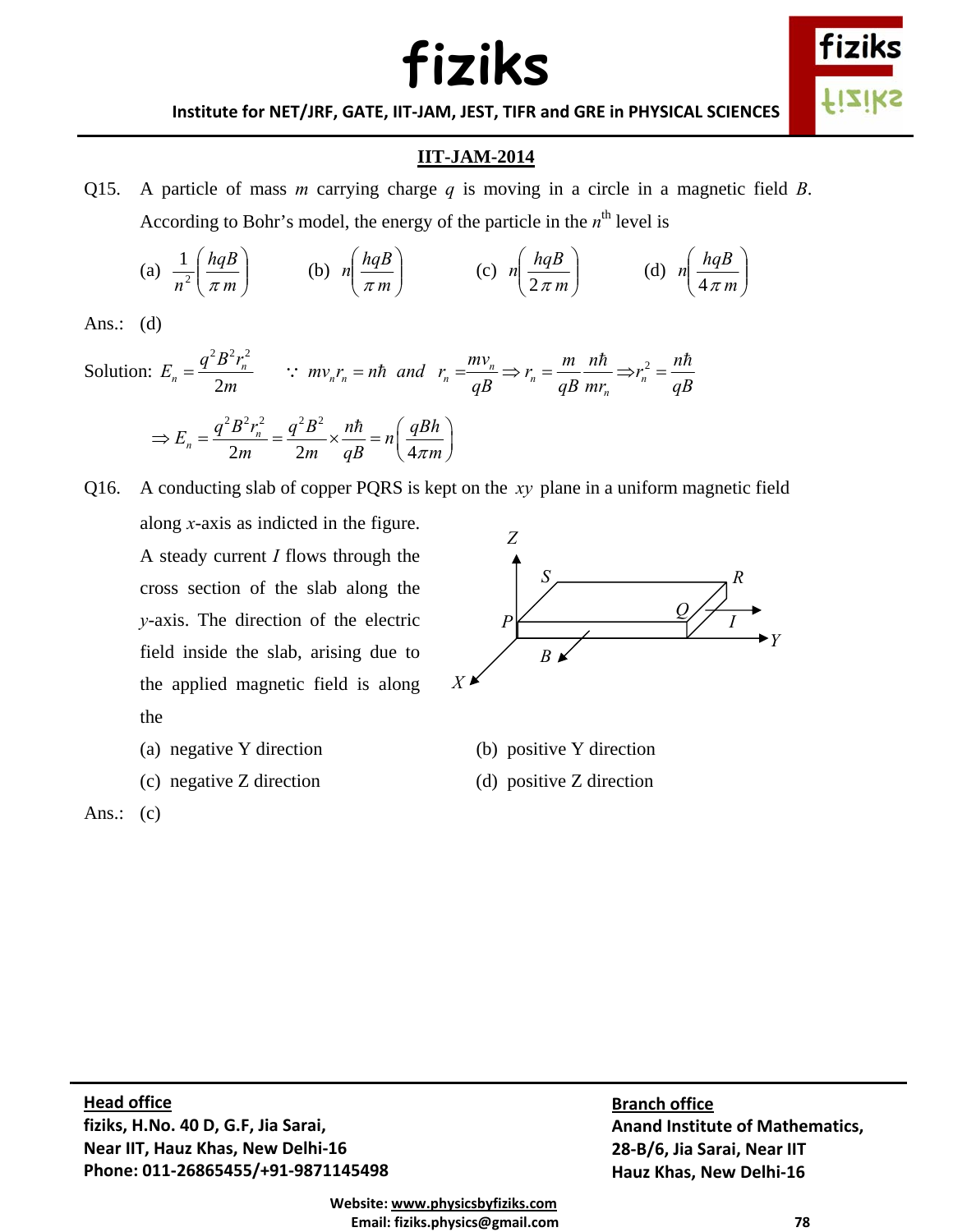

#### **Institute for NET/JRF, GATE, IIT‐JAM, JEST, TIFR and GRE in PHYSICAL SCIENCES**

Q17. In a parallel plate capacitor the distance between the plates is 10 cm. Two dielectric slabs of thickness 5 cm each and dielectric constants  $K_1 = 2$  and  $K_2 = 4$  respectively, are inserted between the plates. A potential of 100 V is applied across the capacitor as shown in the figure. The value of the net bound surface charge density at the interface of the two dielectrics is



Ans.:  $(a)$ 

| Solution: $V = E_1 d + E_2 d = \frac{\sigma}{\varepsilon_1} d + \frac{\sigma}{\varepsilon_2} d = \frac{\sigma}{2\varepsilon_0} d + \frac{\sigma}{4\varepsilon_0} d = \frac{3\sigma}{4\varepsilon_0} d$<br>$K_2 = 4$<br>$K_1 = 2$ |  |
|----------------------------------------------------------------------------------------------------------------------------------------------------------------------------------------------------------------------------------|--|
| $V = 100$ volts, $d = 5 \times 10^{-2}$ cm                                                                                                                                                                                       |  |
| $\Rightarrow \sigma = \frac{4\epsilon_0}{3d}V = \frac{4\epsilon_0}{3\times5\times10^{-2}} \times 100 = \frac{4\times10^4}{15}\epsilon_0$                                                                                         |  |
| $\overrightarrow{P_1} = \varepsilon_0 \chi_e \overrightarrow{E_1} = \varepsilon_0 (K_1 - 1) \overrightarrow{E_1} \Rightarrow \sigma_1 = \varepsilon_0 \times \frac{\sigma}{2\varepsilon_0} = \frac{\sigma}{2}$                   |  |
| $\overrightarrow{P_2} = \varepsilon_0 \chi_e \overrightarrow{E_2} = \varepsilon_0 (K_2 - 1) \overrightarrow{E_1} \Rightarrow \sigma_2 = 3\varepsilon_0 \times \frac{\sigma}{4\varepsilon_0} = \frac{3\sigma}{4}$                 |  |
| $\Rightarrow \sigma = \sigma_1 - \sigma_2 = \frac{\sigma}{2} - \frac{3\sigma}{4} = -\frac{\sigma}{4} = -\frac{1}{4} \times \frac{4 \times 10^4}{15} \varepsilon_0 = -\frac{2000}{3} \varepsilon_0$                               |  |

Q18. A rigid uniform horizontal wire PQ of mass *M*, pivoted at P, carries a constant current *I*. It rotates with a constant angular speed in a uniform vertical magnetic field *B*. If the current were switched off, the angular acceleration of the wire, in terms of *B*, *M* and *I* would be  $P \fbox{2}Q$ 

$$
\left(\begin{array}{c}\nP \\
\hline\n\end{array}\right)Q
$$

(d)  $\frac{BI}{M}$ 

(a) 0 (b) 
$$
\frac{2BI}{3M}
$$
 (c)  $\frac{3BI}{2M}$ 

Ans.:  $(c)$ 

#### $\mathbf d$  office **Head office**

 **Phone: 011‐26865455/+91‐9871145498 fiziks, H.No. 40 D, G.F, Jia Sarai, Near IIT, Hauz Khas, New Delhi‐16**

#### **Branch office**

 $\frac{3BI}{2M}$  (d)  $\frac{BI}{M}$ 

**Anand Institute of Mathematics, 28‐B/6, Jia Sarai, Near IIT Hauz Khas, New Delhi‐16**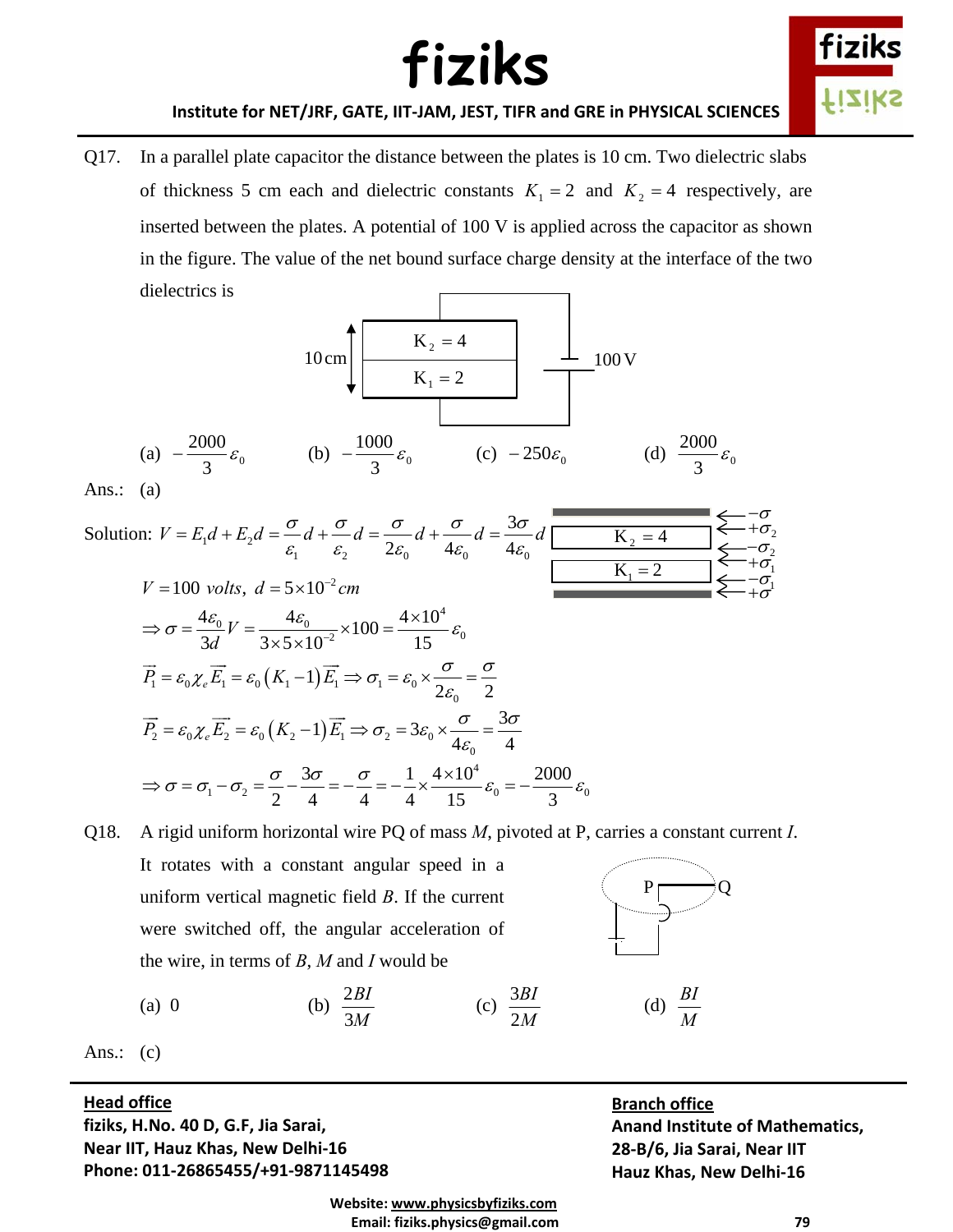

**Institute for NET/JRF, GATE, IIT‐JAM, JEST, TIFR and GRE in PHYSICAL SCIENCES**

- Q19. A steady current in a straight conducting wire produces a surface charge on it. Let  $E_{out}$ and  $E_{in}$  be the magnitudes of the electric fields just outside and just inside the wire, respectively. Which of the following statements is true for these fields?
	- (a)  $E_{out}$  is always greater than  $E_{in}$
	- (b)  $E_{out}$  is always smaller than  $E_{in}$
	- (c)  $E_{out}$  could be greater or smaller than  $E_{in}$
	- (d)  $E_{out}$  is equal to  $E_{in}$
- Ans.:  $(a)$
- Q20. A small charged spherical shell of radius 0.01 m is at a potential of 30 V. The electrostatic energy of the shell is
	- (a)  $10^{-10}$  J (b)  $5 \times 10^{-10}$  J (c)  $5 \times 10^{-9}$  J (d)  $10^{-9}$  J

Ans.:  $(b)$ 

Solution: 
$$
V = \frac{q}{4\pi\epsilon_0 R}
$$
 and  $W = \frac{q^2}{8\pi\epsilon_0 R}$ .  
\nThus  $W = \frac{(4\pi\epsilon_0 VR)^2}{8\pi\epsilon_0 R} = \frac{4\pi\epsilon_0V^2R}{2} = \frac{900 \times 10^{-2}}{9 \times 10^9 \times 2} = 0.5 \times 10^{-9} = 5 \times 10^{-10}$  Joules

Q21. A ring of radius *R* carries a linear charge density  $\lambda$ . It is rotating with angular speed  $\omega$ . The magnetic field at its center is

(a)  $\frac{3\mu_0\lambda\omega}{2}$  (b)  $\frac{\mu_0\lambda\omega}{2}$  (c)  $\frac{\mu_0\lambda\omega}{\pi}$  (d)  $\mu_0\lambda\omega$ 

Ans.: (b)

Solution: 
$$
B = \frac{\mu_0 I}{2R}
$$
 where  $I = \lambda v = \lambda R \omega$ . Thus  $B = \frac{\mu_0 \lambda \omega}{2}$ .

 $\mathbf d$  office  **Phone: 011‐26865455/+91‐9871145498 Head office fiziks, H.No. 40 D, G.F, Jia Sarai, Near IIT, Hauz Khas, New Delhi‐16**

**Branch office Anand Institute of Mathematics, 28‐B/6, Jia Sarai, Near IIT Hauz Khas, New Delhi‐16**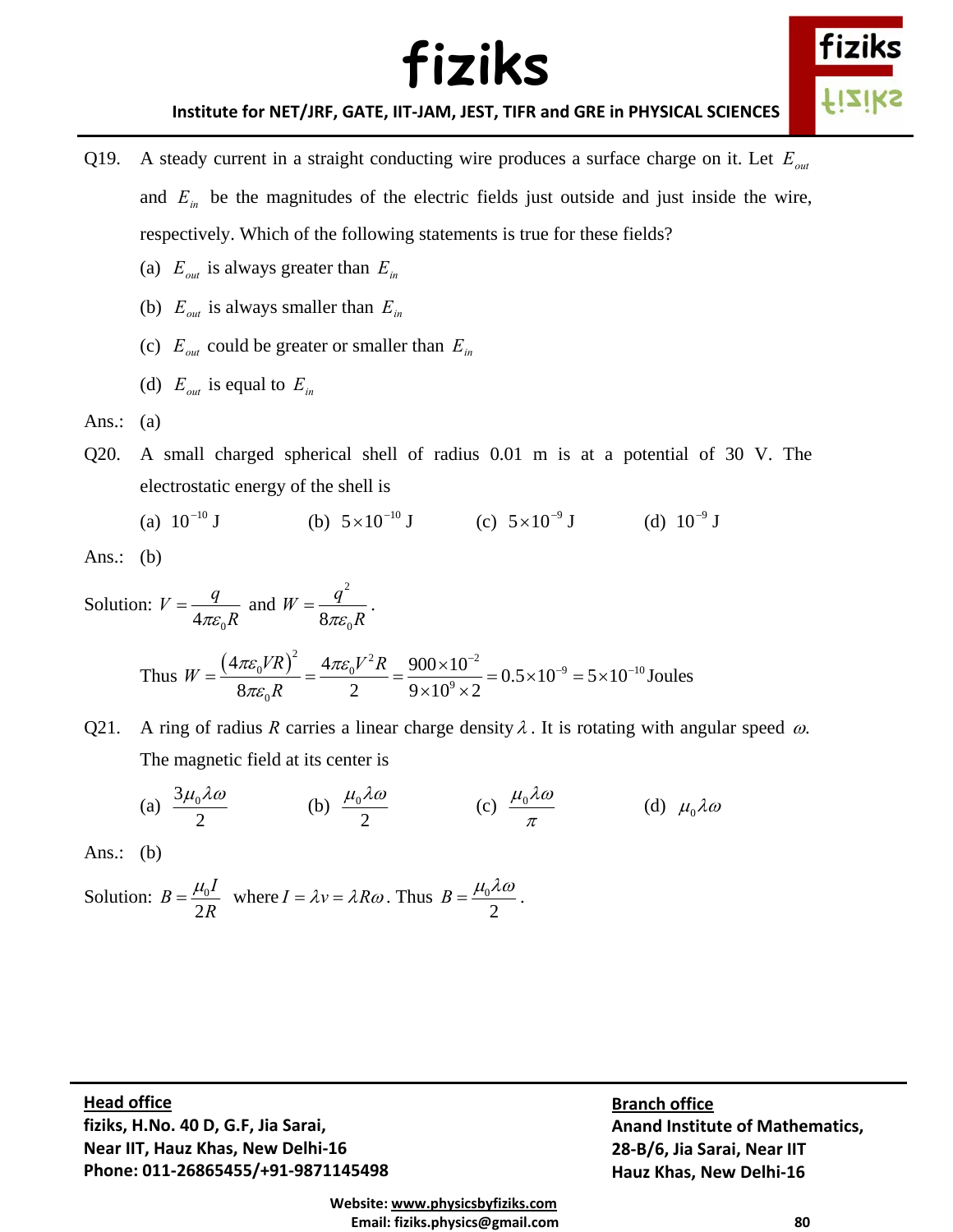

**Institute for NET/JRF, GATE, IIT‐JAM, JEST, TIFR and GRE in PHYSICAL SCIENCES**

#### **IIT-JAM-2015**

Q22. The electric field of a light wave is given by  $\vec{E} = E_0 \left[ \hat{i} \sin(\omega t - kz) + \hat{j} \sin \left(\omega t - kz - \frac{\pi}{4} \right) \right]$  $\left|\hat{i}\sin(\omega t - kz) + \hat{j}\sin\left(\omega t - kz - \frac{\pi}{4}\right)\right|$ ⎠  $\left(\omega t - kz - \frac{\pi}{4}\right)$  $\vec{E} = E_0 \left[ \hat{i} \sin(\omega t - kz) + \hat{j} \sin\left(\omega t - kz - \frac{\pi}{4} \right) \right].$ 

The polarization state of the wave is

- (a) Left handed circular (b) Right handed circular
- (c) Left handed elliptical (d) Right handed elliptical

Ans.:  $(c)$ 

Solution: 
$$
E_x = E_0 \sin(\omega t - kz)
$$
,  $E_y = E_0 \sin(\omega t - kz - \frac{\pi}{4})$ .

Thus resultant is elliptically polarized wave.

At 
$$
z = 0
$$
,  $E_x = E_0 \sin(\omega t)$ ,  $E_y = E_0 \sin\left(\omega t - \frac{\pi}{4}\right)$   
When  $\omega t = 0$ ,  $E_x = 0$ ,  $E_y = -\frac{E_0}{\sqrt{2}}$  and when  $\omega t = \frac{\pi}{4}$ ,  $E_x = \frac{E_0}{\sqrt{2}}$ ,  $E_y = 0$ 

- Q23. A charge  $q$  is at the center of two concentric spheres. The outward electric flux through the inner sphere is  $\phi$  while that through the outer sphere is  $2\phi$ . The amount of charge contained in the region between the two spheres is
	- (a)  $2q$  (b) *q* (c) − *q* (d) − 2*q*

Ans.:  $(b)$ 

Solution:  $\mathbf{0}$  $\phi = \frac{q}{\varepsilon_0}, \phi' = 2\phi = \frac{q+1}{\varepsilon_0}$  $\phi' = 2\phi = \frac{q+q'}{\varepsilon_o} \Longrightarrow q' = q$ 

Q24. A positively charged particle, with a charge *q* , enters a region in which there is a uniform electric field *E*  $\rightarrow$  and a uniform magnetic field *B*  $\rightarrow$ , both directed parallel to the positive *y* -axis. At  $t = 0$ , the particle is at the origin and has a speed  $v_0$  directed along the positive *x* - axis. The orbit of the particle, projected on the *x*-*z* plane, is a circle. Let *T* be the time taken to complete one revolution of this circle. The *y* -coordinate of the particle at  $t = T$  is given by

(a) 
$$
\frac{\pi^2 mE}{2qB^2}
$$
 (b)  $\frac{2\pi^2 mE}{qB^2}$  (c)  $\frac{\pi^2 mE}{qB^2} + \frac{v_0 \pi m}{qB}$  (d)  $\frac{2\pi m v_0}{qB}$ 

 $\mathbf d$  office  **Phone: 011‐26865455/+91‐9871145498 Head office fiziks, H.No. 40 D, G.F, Jia Sarai, Near IIT, Hauz Khas, New Delhi‐16**

**Branch office Anand Institute of Mathematics, 28‐B/6, Jia Sarai, Near IIT Hauz Khas, New Delhi‐16**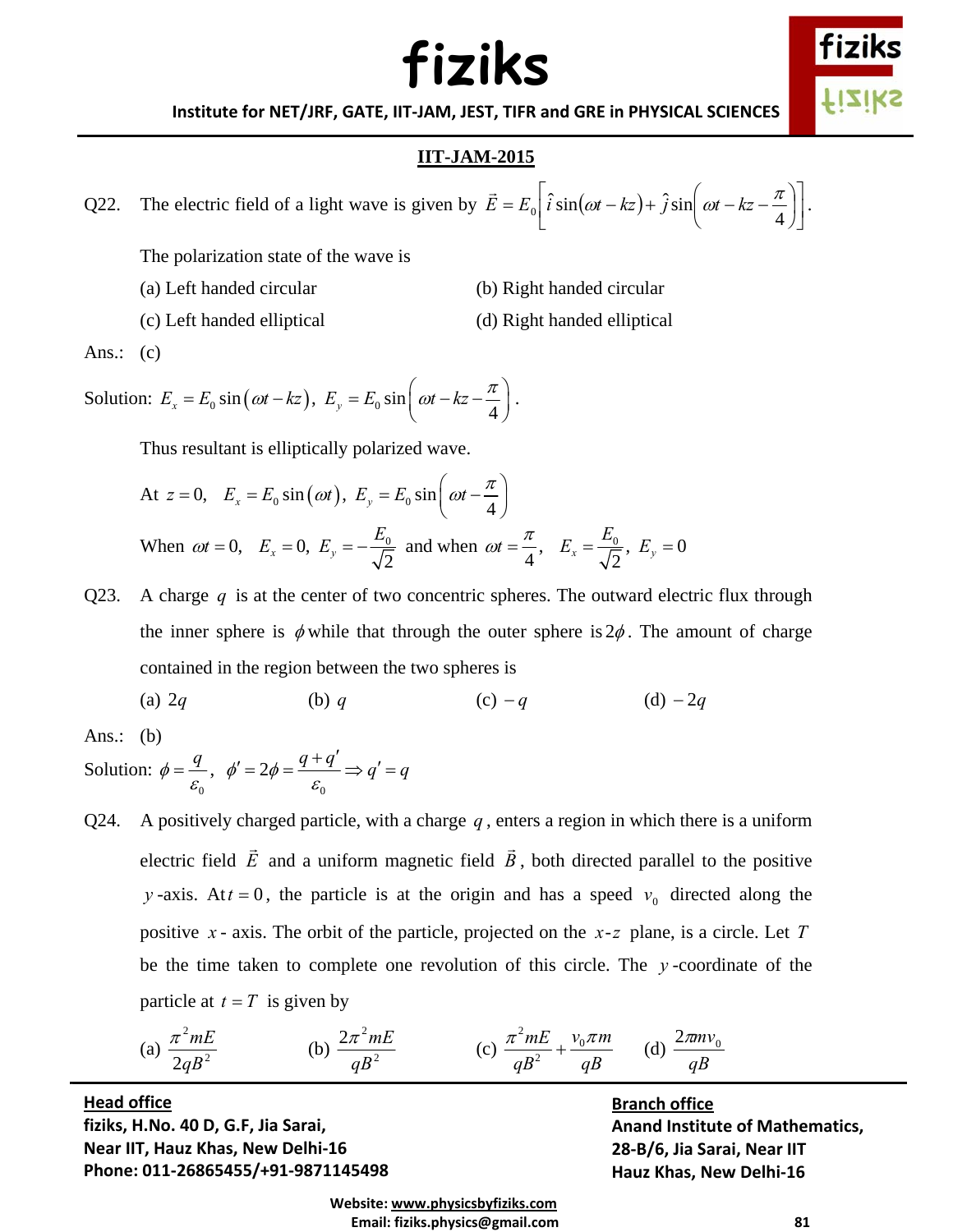

**Institute for NET/JRF, GATE, IIT‐JAM, JEST, TIFR and GRE in PHYSICAL SCIENCES**

Ans.: (b)  
\nSolution: 
$$
y = u_y t + \frac{1}{2} a_y t^2 \Rightarrow y = \frac{1}{2} \frac{qE}{m} \left(\frac{2\pi m}{qB}\right)^2 = \frac{2\pi^2 mE}{qB^2}
$$
  
\nQ25. A hollow, conducting spherical shell of inner radius  $R_1$  and outer radius  $R_2$  encloses a charge q inside, which is located at a  
\ndistance  $d(< R_1$ ) from the centre of the spheres. The potential at  
\nthe centre of the shell is  
\n(a) Zero  
\n
$$
\text{(b)} \frac{1}{4\pi\varepsilon_0} \frac{q}{d}
$$
\n
$$
\text{(c)} \frac{1}{4\pi\varepsilon_0} \left(\frac{q}{d} - \frac{q}{R_1}\right)
$$
\nAns: (d)  
\nAns: (d)

Ans.: (d)

Solution: charge induced on inner surface is −*q* and charge induced on outer surface is +*q* .

Thus 
$$
V = \frac{1}{4\pi\varepsilon_0} \left( \frac{q}{d} - \frac{q}{R_1} + \frac{q}{R_2} \right).
$$

Q26. A conducting wire is in the shape of a regular hexagon, which is inscribed inside an imaginary circle of radius *R* , as shown. A current *I* flows through the wire The magnitude of the magnetic field at the center of the circle is

> *R I* π



$$
\frac{\overline{3}\mu_0 I}{2\pi R}
$$
 (b) 
$$
\frac{\mu_0}{2\sqrt{3}}
$$

 $rac{0}{3\pi R}$  (c)  $rac{\sqrt{3}\mu_0 I}{\pi R}$ π

 $\frac{3\mu_0 I}{\pi R}$  (d)  $\frac{3\mu_0 I}{2\pi R}$ 2 *C*

 $60^{\rm o}$ 

 $\big/$  *d* 

*I*



Ans.:  $(c)$ 

(a)  $\frac{\sqrt{3\mu_0}}{2\pi R}$ 

π  $\mu_{\scriptscriptstyle (}$ 2

*I*

Solution:  $d = R \cos 30^\circ = \frac{\sqrt{3}}{2}$ 2  $d = R \cos 30^\circ = \frac{\sqrt{5}}{2} R$  $\frac{\mu_0 I}{4\pi d} \left( \sin \theta_2 - \sin \theta_1 \right)$  $B=\frac{\mu_0 I}{I}$ *d*  $\frac{\mu_0 I}{\sin \theta_2}$  (sin  $\theta_2$  – sin  $\theta_2$  $\therefore B = \frac{\mu_0 I}{4 \pi d} (\sin \theta_2 B_1 = \frac{\mu_0 I}{4-d} 2 \sin 30^\circ = \frac{\mu_0 I}{\sqrt{2}} - 2 \sin 30^\circ = \frac{\mu_0}{2\sqrt{2}}$  $4\pi d$   $4\pi \frac{\sqrt{3}}{2} R$   $2\sqrt{3}$ 2  $B_1 = \frac{\mu_0 I}{I} 2 \sin 30^\circ = \frac{\mu_0 I}{I} 2 \sin 30^\circ = \frac{\mu_0 I}{I}$  $d \overline{AB} = 2\sqrt{3\pi R}$  $\mu_0 I$   $\lambda_1 \cdot \lambda_2 = 200$   $\mu_0 I$   $\lambda_1 \cdot \lambda_2 = 200$   $\mu_0$  $\pi a$   $4\pi \frac{\sqrt{3}}{R}R$   $2\sqrt{3}\pi$  $\Rightarrow B_1 = \frac{\mu_0 I}{I} 2 \sin 30^\circ = \frac{\mu_0 I}{I} 2 \sin 30^\circ =$ 

 $\mathbf d$  office  **Phone: 011‐26865455/+91‐9871145498 Head office fiziks, H.No. 40 D, G.F, Jia Sarai, Near IIT, Hauz Khas, New Delhi‐16**

#### **Branch office**

**Anand Institute of Mathematics, 28‐B/6, Jia Sarai, Near IIT Hauz Khas, New Delhi‐16**

 **Website: www.physicsbyfiziks.com Email: fiziks.physics@gmail.com 82**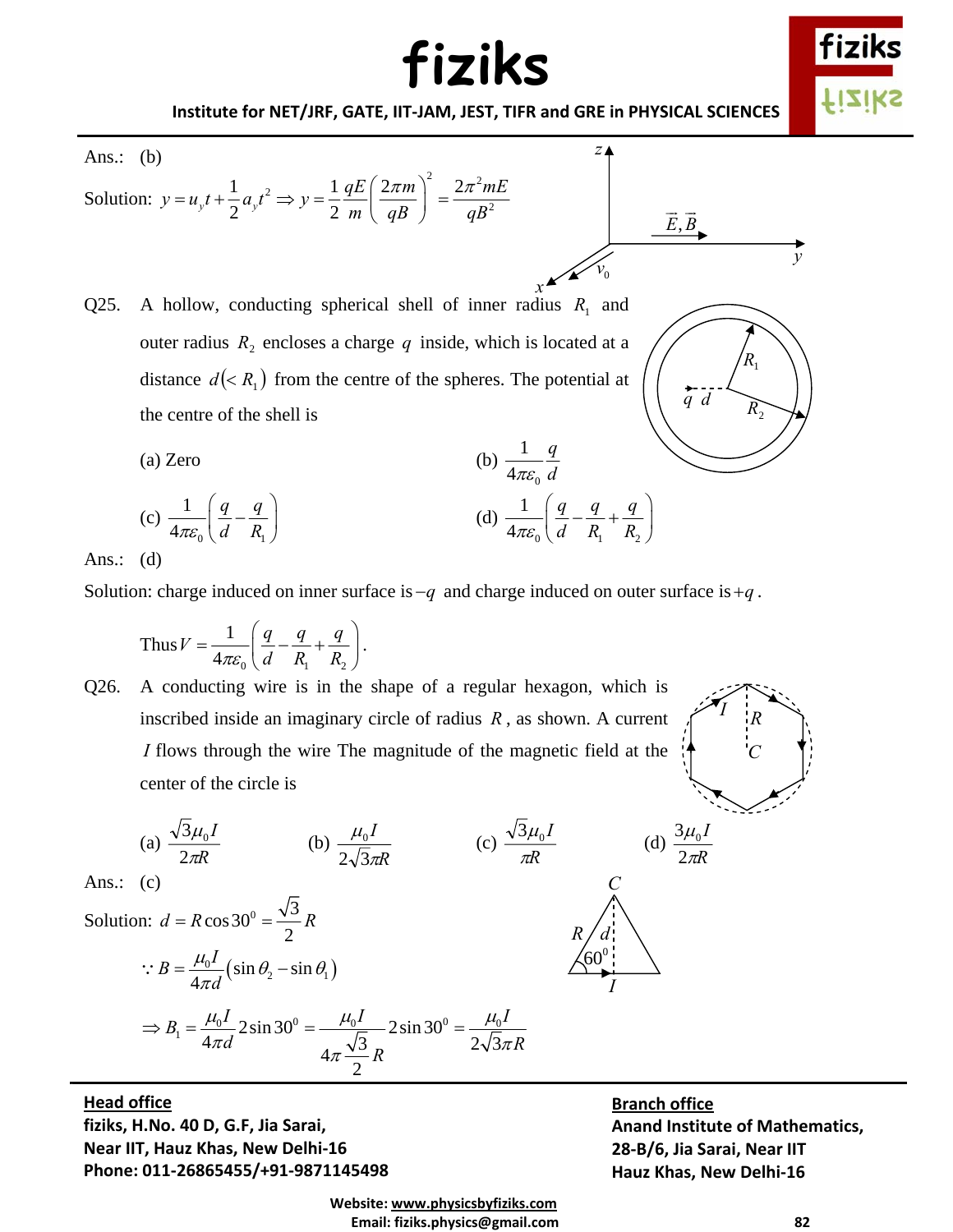



**Institute for NET/JRF, GATE, IIT‐JAM, JEST, TIFR and GRE in PHYSICAL SCIENCES**

$$
\Rightarrow B = 6B_1 = 6 \times \frac{\mu_0 I}{2\sqrt{3}\pi R} = \frac{3\mu_0 I}{\sqrt{3}\pi R} = \frac{\sqrt{3}\mu_0 I}{\pi R}
$$

#### **SECTION–B: MSQ**

- Q27. For an electromagnetic wave traveling in free space, the electric field is given by  $\dot{E} = 100 \cos(10^8 t + kx) \hat{j} \frac{r}{m}$  $\vec{E} = 100 \cos(10^8 t + kx) \hat{j}$  *V* . Which of the following statements are true?
	- (a) The wavelength of the wave in meter is  $6\pi$
	- (b) The corresponding magnetic field is directed along the positive *z* direction
	- (c) The Poynting vector is directed along the positive *z* direction
	- (d) The wave is linearly polarized
- Ans.:  $(a)$  and  $(d)$

Solution:  $\vec{E} = 100 \cos(10^8 t + kx) \hat{j} V/m$ 

$$
\omega = 10^8 \Rightarrow \frac{2\pi c}{\lambda} = 10^8 \Rightarrow \lambda = \frac{2\pi \times 3 \times 10^8}{10^8} = 6\pi
$$
. Option (a) is true

$$
\vec{B} \propto (\hat{k} \times \vec{E}) \propto (-\hat{x} \times \hat{y}) \propto -\hat{z}
$$
. Option (b) is wrong

 $\vec{S} \propto \hat{k} \propto -\hat{x}$ . Option (c) is wrong. Option (d) is true.

Q28. Consider the circuit, consisting of an *AC* function generator  $V(t) = V_0 \sin 2\pi vt$  with  $V_0 = 5V$  an inductor  $L = 8.0$ *mH*, resistor  $R = 5\Omega$  and a capacitor  $C = 100 \mu$ F. Which of the following statements are true if we vary the frequency?



- (a) The current in the circuit would be maximum at  $v = 178Hz$
- (b) The capacitive reactance increases with frequency
- (c) At resonance, the impedance of the circuit is equal to the resistance in the circuit
- (d) At resonance, the current in the circuit is out of phase with the source voltage

### $\mathbf d$  office **Head office**

 **Phone: 011‐26865455/+91‐9871145498 fiziks, H.No. 40 D, G.F, Jia Sarai, Near IIT, Hauz Khas, New Delhi‐16**

**Branch office Anand Institute of Mathematics, 28‐B/6, Jia Sarai, Near IIT Hauz Khas, New Delhi‐16**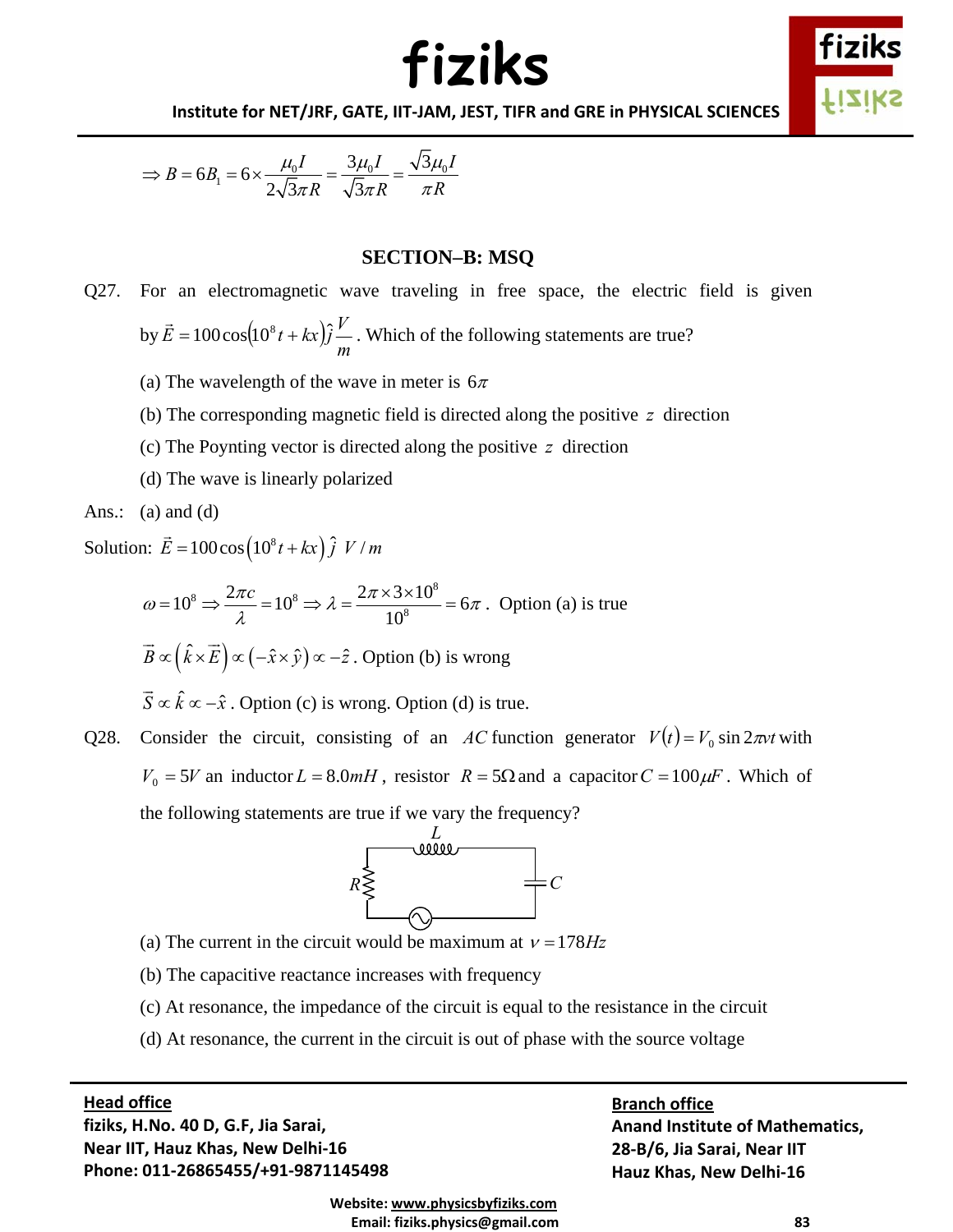

Ans.: (a) and  $(c)$ Solution:  $(8\times10^{-3}) (100\times10^{-6})$  $\frac{1}{\sqrt{1}} = \frac{1}{\sqrt{1 - \frac{1}{\sqrt{1 - \frac{1}{\sqrt{1 - \frac{1}{\sqrt{1 - \frac{1}{\sqrt{1 - \frac{1}{\sqrt{1 - \frac{1}{\sqrt{1 - \frac{1}{\sqrt{1 - \frac{1}{\sqrt{1 - \frac{1}{\sqrt{1 - \frac{1}{\sqrt{1 - \frac{1}{\sqrt{1 - \frac{1}{\sqrt{1 - \frac{1}{\sqrt{1 - \frac{1}{\sqrt{1 - \frac{1}{\sqrt{1 - \frac{1}{\sqrt{1 - \frac{1}{\sqrt{1 - \frac{1}{\sqrt{1 - \frac{1}{\sqrt{1 - \frac{1}{\sqrt{1$  $2\pi\sqrt{LC}$  2×3.14 $\sqrt{(8\times10^{-3})(100\times10^{-3})}$ *Hz*  $v = \frac{v}{2\pi\sqrt{LC}} = \frac{1}{2\times3.14\sqrt{(8\times10^{-3})(100\times10^{-3})}}$ = <del>\_\_\_\_</del> = \_\_\_\_\_\_\_\_\_\_\_\_\_\_\_\_\_\_\_\_\_\_\_\_\_\_ =  $\times 3.14\sqrt{(8\times10^{-3})(100\times10^{-3})}$ . Option (a) is true.  $X_c = \frac{1}{\omega C} \Rightarrow X_c \downarrow \text{ as } \omega \uparrow$ . Option (b) is wrong Option (c) is true Option (d) is wrong Q29. A unit cube made of a dielectric material has a polarization  $\vec{P} = 3\hat{i} + 4\hat{j}$  units. The edges of the cube are parallel to the Cartesian axes. Which of the following statements are true? (a) The cube carries a volume bound charge of magnitude 5 units (b) There is a charge of magnitude 3 units on both the surfaces parallel to the *y* − *z* plane (c) There is a charge of magnitude 4 units on both the surfaces parallel to the  $x - z$  plane (d) There is a net non-zero induced charge on the cube Ans.: (b) and  $(c)$ Solution:  $\vec{P} = 3\hat{i} + 4\hat{j} \implies \rho_b = -\vec{\nabla} \cdot \vec{P} = 0$ . Option (a) is wrong At  $x = 0$ ,  $\sigma_b = \vec{P} \cdot \hat{n} = (3\hat{i} + 4\hat{j}) \cdot (-\hat{i}) = -3$ , At  $x = 1$ ,  $\sigma_b = \vec{P} \cdot \hat{n} = (3\hat{i} + 4\hat{j}) \cdot (\hat{i}) = 3$ 

Option (b) is true

At 
$$
y = 0
$$
,  $\sigma_b = \vec{P} \cdot \hat{n} = (3\hat{i} + 4\hat{j}) \cdot (-\hat{j}) = -4$ , At  $y = 1$ ,  $\sigma_b = \vec{P} \cdot \hat{n} = (3\hat{i} + 4\hat{j}) \cdot (\hat{j}) = 4$ 

Option (c) is true.

Option (d) is wrong

Q30. The power radiated by sun is  $3.8 \times 10^{26} W$  and its radius is  $7 \times 10^{5} km$ . The magnitude of the Poynting vector (in  $\frac{r}{cm^2}$ ) *<sup>W</sup>* ) at the surface of the sun is………………

Ans.: 6174

Solution: 
$$
I = \frac{P}{A} = \frac{3.8 \times 10^{26}}{4\pi \times (7 \times 10^{10})} W / cm^2 = 6174 W / cm^2
$$

 $\mathbf d$  office **Head office**

 **Phone: 011‐26865455/+91‐9871145498 fiziks, H.No. 40 D, G.F, Jia Sarai, Near IIT, Hauz Khas, New Delhi‐16**

**Branch office Anand Institute of Mathematics, 28‐B/6, Jia Sarai, Near IIT Hauz Khas, New Delhi‐16**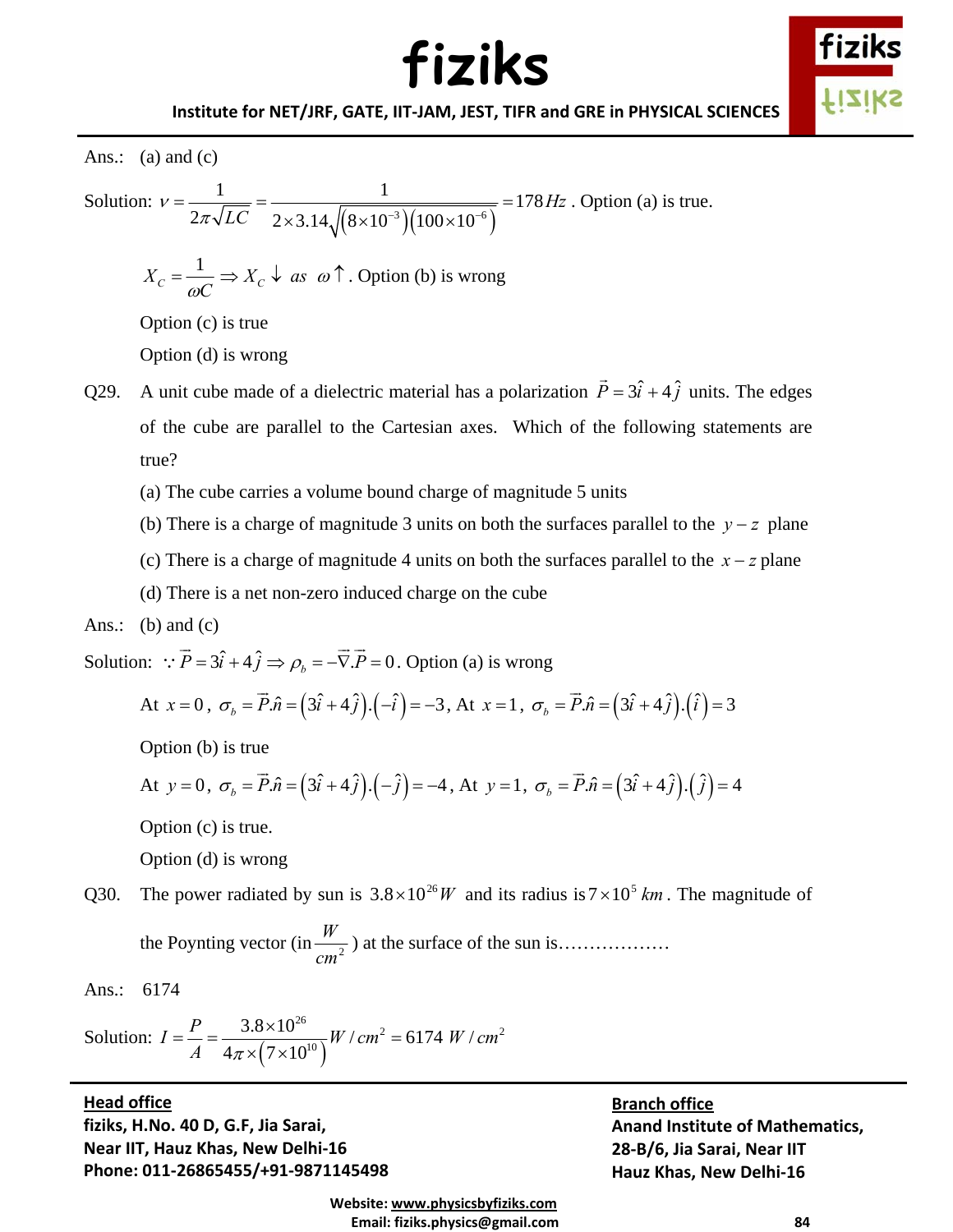

#### **Institute for NET/JRF, GATE, IIT‐JAM, JEST, TIFR and GRE in PHYSICAL SCIENCES**

Q31. In an experiment on charging of an initially uncharged capacitor, an RC circuit is made with the resistance  $R = 10k\Omega$  and the capacitor  $C = 1000\mu$  along with a voltage source of  $6V$ . The magnitude of the displacement current through the capacitor (in  $\mu$ A), 5 seconds after the charging has started, is…………………

Ans.: 364

Solution: 
$$
I = \frac{V}{R}e^{-t/RC} = \frac{6}{10 \times 10^3}e^{-5/10 \times 10^3 \times 1000 \times 10^{-6}} = \frac{6}{10^4}e^{-5/10} = \frac{6}{\sqrt{e} \times 10^4} = \frac{6}{1.65 \times 10^4} = 364 \ \mu A
$$

- Q32. In a region of space, a time dependent magnetic field  $B(t) = 0.4t$  tesla points vertically upwards. Consider a horizontal, circular loop of radius 2*cm* in this region. The magnitude of the electric field  $(\ln mV/m)$  induced in the loop is…………….
- Ans.: 4

Solution: 
$$
|\vec{E}| \times 2\pi r = -\frac{\partial B}{\partial t} \times \pi r^2 \Rightarrow |\vec{E}| = \frac{r}{2} \frac{\partial B}{\partial t} = \frac{2 \times 10^{-2}}{2} 0.4 = 4 \ mV/m
$$

Q33. A plane electromagnetic wave of frequency  $5 \times 10^{14}$  Hz and amplitude  $10^3$  *V/m* traveling in a homogeneous dielectric medium of dielectric constant 1.69 is incident normally at the interface with a second dielectric medium of dielectric constant 2.25 . The ratio of the amplitude of the transmitted wave to that of the incident wave is………………

Ans.: 0.93

Solution: 
$$
E_{0T} = \left(\frac{2n_1}{n_1 + n_2}\right) E_{0I} \Rightarrow \frac{E_{0T}}{E_{0I}} = \left(\frac{2\sqrt{\varepsilon_{r1}}}{\sqrt{\varepsilon_{r1}} + \sqrt{\varepsilon_{r2}}}\right) = \left(\frac{2\sqrt{1.69}}{\sqrt{1.69} + \sqrt{2.25}}\right) = 0.93
$$

 $\mathbf d$  office  **Phone: 011‐26865455/+91‐9871145498 Head office fiziks, H.No. 40 D, G.F, Jia Sarai, Near IIT, Hauz Khas, New Delhi‐16**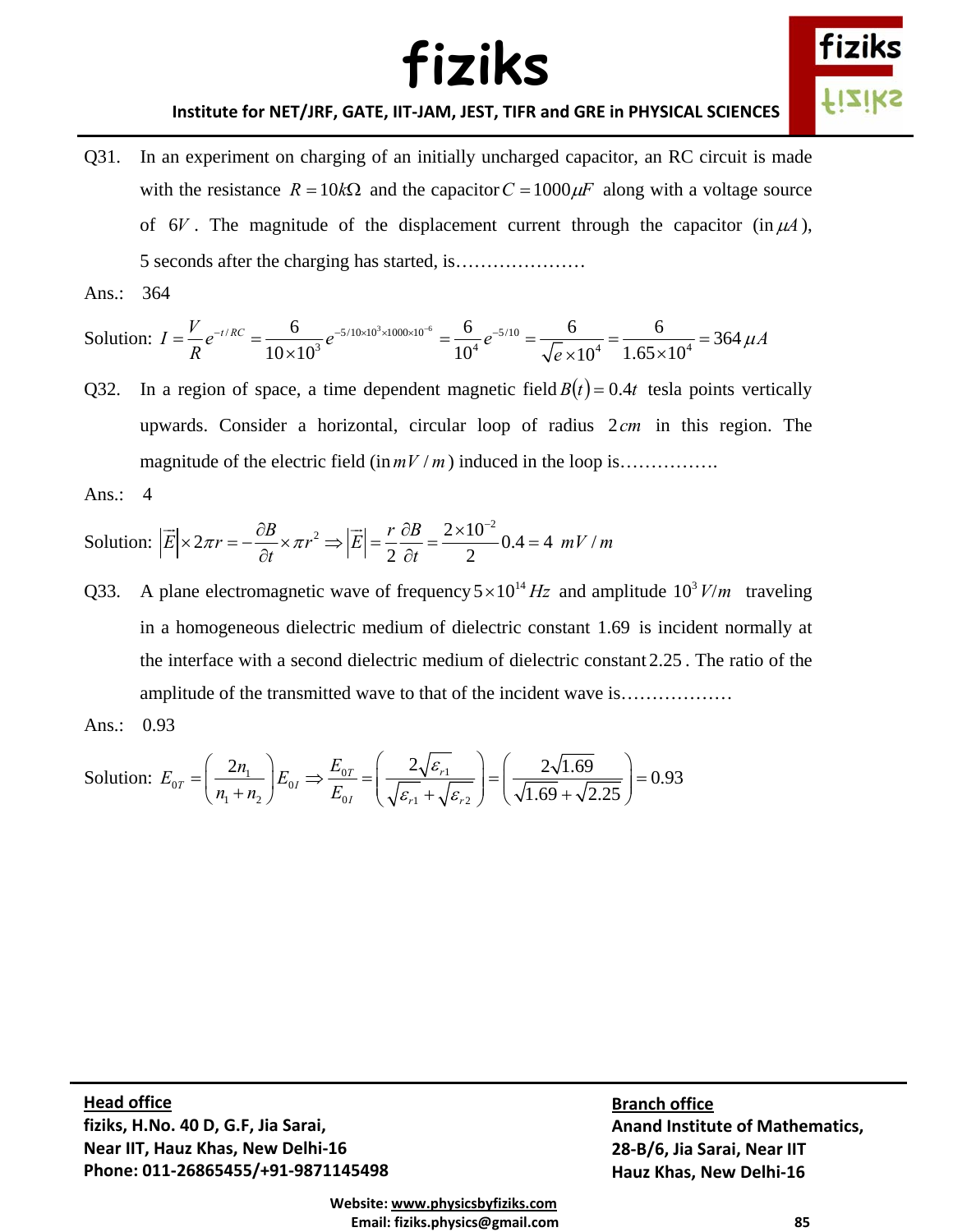

**Institute for NET/JRF, GATE, IIT‐JAM, JEST, TIFR and GRE in PHYSICAL SCIENCES**

### **IIT-JAM-2016**

Q34. For an infinitely long wire with uniform line-charge density, λ along the *z* -axis, the electric field at a point  $(a, b, 0)$  away from the origin is

 $(\hat{e}_x, \hat{e}_y, \hat{e}_z)$  and  $\hat{e}_z$  are unit vectors in Cartesian – coordinate system)

(a) 
$$
\frac{\lambda}{2\pi\varepsilon_0\sqrt{a^2+b^2}}(\hat{e}_x+\hat{e}_y)
$$
   
\n(b)  $\frac{\lambda}{2\pi\varepsilon_0(a^2+b^2)}(a\hat{e}_x+b\hat{e}_y)$   
\n(c)  $\frac{\lambda}{2\pi\varepsilon_0\sqrt{a^2+b^2}}\hat{e}_x$   
\n(d)  $\frac{\lambda}{2\pi\varepsilon_0\sqrt{a^2+b^2}}\hat{e}_z$ 

Ans.:  $(b)$ 

Solution:  $\vec{E} = \frac{\lambda}{2\pi\epsilon_0 r} \hat{r} = \frac{\lambda}{2\pi\epsilon_0 r^2} \vec{r} = \frac{\lambda}{2\pi\epsilon_0 (a^2 + b^2)} (a\hat{e}_x + b\hat{e}_y)$  $\pi \varepsilon_{0} r \quad 2\pi \varepsilon_{0} r \quad 2\pi \varepsilon$  $=\frac{\pi}{\sqrt{1-\hat{r}}}$   $\hat{r}=\frac{\pi}{\sqrt{1-\hat{r}}}$   $r=\frac{\pi}{\sqrt{1-\hat{r}}}$   $\left(a\hat{e}_x+\hat{e}_y\right)$ +  $\vec{E} = \frac{\lambda}{\hat{r}} = \frac{\lambda}{\hat{r}} = \frac{\lambda}{\hat{r}} = \frac{\lambda}{\hat{r}^2 + b^2} (a\hat{e}_x + b\hat{e}_y)$  :  $r = \sqrt{a^2 + b^2}$ 

Q35. A 1 *W* point source at origin emits light uniformly in all the directions. If the units for both the axes are measured in centimeter, then the Poynting vector at the point  $(1,1,0)$  in

$$
\frac{W}{cm^2} \text{ is}
$$
\n(a)  $\frac{1}{8\pi\sqrt{2}} (\hat{e}_x + \hat{e}_y)$  (b)  $\frac{1}{16\pi} (\hat{e}_x + \hat{e}_y)$   
\n(c)  $\frac{1}{16\pi\sqrt{2}} (\hat{e}_x + \hat{e}_y)$  (d)  $\frac{1}{4\pi\sqrt{2}} (\hat{e}_x + \hat{e}_y)$ 

Ans.: (a)

Solution: 
$$
I = \langle \vec{S} \rangle = \frac{P}{A} \hat{r} = \frac{P}{4\pi r^2} \frac{\vec{r}}{r} = \frac{P}{4\pi r^3} \vec{r} = \frac{1}{4\pi \times 2\sqrt{2}} (\hat{x} + \hat{y}) = \frac{1}{8\pi \sqrt{2}} (\hat{x} + \hat{y})
$$
  

$$
\therefore r = \sqrt{1^2 + 1^2} = \sqrt{2}
$$

 $\mathbf d$  office  **Phone: 011‐26865455/+91‐9871145498 Head office fiziks, H.No. 40 D, G.F, Jia Sarai, Near IIT, Hauz Khas, New Delhi‐16**

**Branch office Anand Institute of Mathematics, 28‐B/6, Jia Sarai, Near IIT Hauz Khas, New Delhi‐16**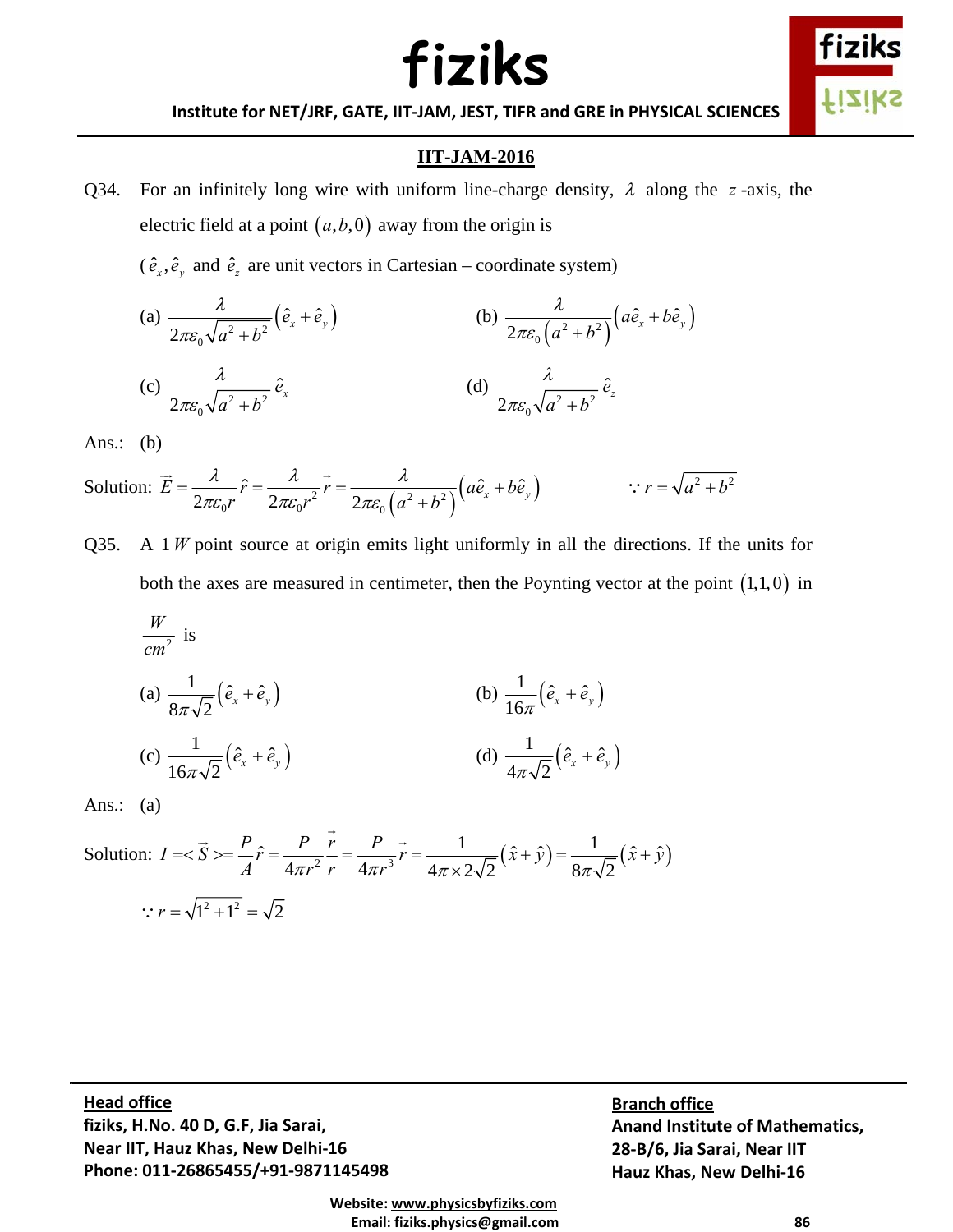

**Institute for NET/JRF, GATE, IIT‐JAM, JEST, TIFR and GRE in PHYSICAL SCIENCES**

- Q36. A charged particle in a uniform magnetic field  $\vec{B} = B_0 \hat{e}_z$  starts moving from the origin with velocity  $\vec{v} = (3\hat{e}_x + 2\hat{e}_z) m/s$ . The trajectory of the particle and the time *t* at which it reaches 2 meters above the *xy -* plane are  $(\hat{e}_x, \hat{e}_y, \hat{e}_z)$  and  $\hat{e}_z$  are unit vectors in Cartesian-coordinate system) (a) Helical path;  $t = 1s$  (b) Helical path;  $t = 2/3s$ 
	- (c) Circular path;  $t = 1s$  (d) Circular path;  $t = 2/3s$

Ans.:  $(a)$ 

Solution:  $v_{\perp} = 3 m/s$  and  $v_{\parallel} = 2 m/s$ , thus  $t = \frac{2m}{v_{\parallel}} = 1 \text{ sec}$ 

Q37. The phase difference  $(\delta)$  between input and output voltage for the following circuits (i)



- 
- (c)  $\pi/2$  and  $\pi/2$  (d) 0 and  $0 < \delta \le \pi/2$  respectively

(a) 0 and 0 (b)  $\pi/2$  and  $0 < \delta \le \pi/2$  respectively

Ans.:  $(d)$ 

(i) 
$$
v_o = \frac{X_C}{X_C + X_C} v_i \Rightarrow \frac{v_o}{v_i} = \frac{1}{2}
$$
, phase difference ( $\delta$ ) is 0.

(ii) 
$$
v_o = \frac{X_C}{R + X_C} v_i \Rightarrow \frac{v_o}{v_i} = \frac{1}{1 + R / X_C} = \frac{1}{1 + i\omega CR} = \frac{1}{\sqrt{1 + (\omega CR)^2}} e^{-i\omega CR}
$$

Phase difference  $(\delta)$  is  $0 < \delta \leq \pi/2$ .

 $\mathbf d$  office  **Phone: 011‐26865455/+91‐9871145498 Head office fiziks, H.No. 40 D, G.F, Jia Sarai, Near IIT, Hauz Khas, New Delhi‐16**

**Branch office Anand Institute of Mathematics, 28‐B/6, Jia Sarai, Near IIT Hauz Khas, New Delhi‐16**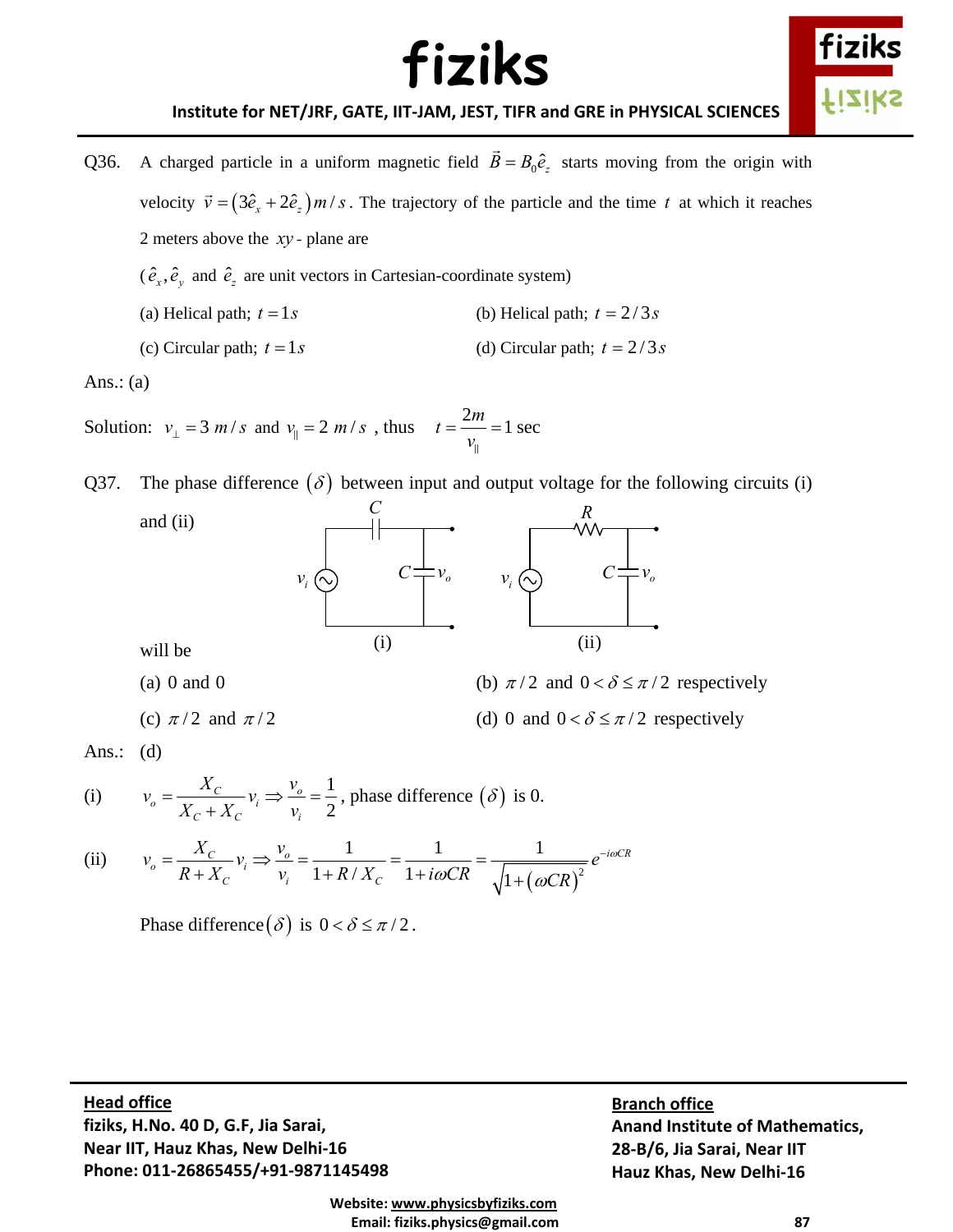



**Institute for NET/JRF, GATE, IIT‐JAM, JEST, TIFR and GRE in PHYSICAL SCIENCES**

Q38. In the following *RC* circuit, the capacitor was charged in two different ways.

(i) The capacitor was first charged to 5*V* by moving the toggle switch to position *P* and then it was charged to  $10V$  by moving the toggle switch to position Q.

(ii) The capacitor was directly charged to  $10V$ , by keeping the toggle switch at position*Q* .

Assuming the capacitor to be ideal, which one of the following statements is correct?



(a) The energy dissipation in cases (i) and (ii) will be equal and non-zero

(b) The energy dissipation for case (i) will be more than that for case (ii)

(c) The energy dissipation for case (i) will be less than that for case (ii)

(d) The energy will not be dissipated in either case.

Ans.:  $(c)$ 

Solution: The energy dissipation in cases (i) is  $= \frac{1}{2} C(5)^2 + \frac{1}{2} C(10-5)^2 = 25$  $2^{\circ}$   $\frac{2}{2}$  $=\frac{1}{2}C(5)^2+\frac{1}{2}C(10-5)^2=25C$ 

The energy dissipation in cases (ii) is  $= \frac{1}{2} C (10)^2 = 50 C$ 

Q39. In the following *RC* network, for an input signal frequency  $f = \frac{1}{2\pi RC}$ , the voltage gain

*o i v*  $\left| \frac{v_o}{v_i} \right|$  and the phase angle  $\phi$  between  $v_o$  and  $v_i$  respectively are



 $\mathbf d$  office  **Phone: 011‐26865455/+91‐9871145498 Head office fiziks, H.No. 40 D, G.F, Jia Sarai, Near IIT, Hauz Khas, New Delhi‐16**

#### **Branch office**

**Anand Institute of Mathematics, 28‐B/6, Jia Sarai, Near IIT Hauz Khas, New Delhi‐16**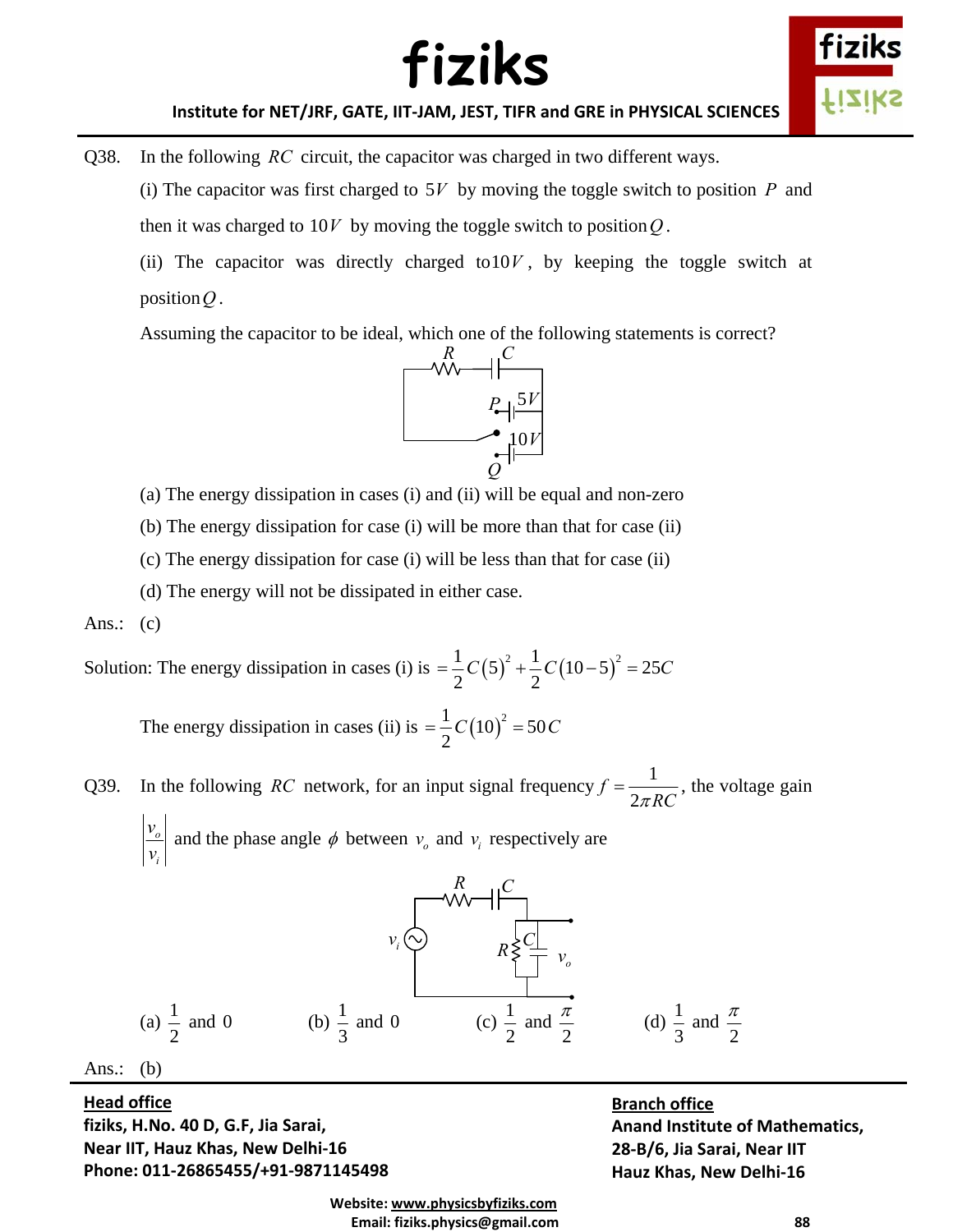

#### **Institute for NET/JRF, GATE, IIT‐JAM, JEST, TIFR and GRE in PHYSICAL SCIENCES**

Solution: 
$$
f = \frac{1}{2\pi RC}
$$
 then  $X_c = \frac{1}{j2\pi fC} = -jR$   
\n $Z_p = \frac{RX_c}{R + X_c} = \frac{-jR^2}{R - jR} = \frac{-j(R + j)R}{1 - j} = \frac{-j(1 + j)R}{2}$  and  $Z_s = R + X_c = R - jR = R(1 - j)$   
\n $v_o = \frac{Z_p}{Z_p + Z_s} v_i \Rightarrow \frac{v_o}{v_i} = \frac{1}{1 + \frac{Z_s}{Z_p}} = \frac{1}{1 + \frac{R(1 - j)}{R(1 + j)R}} = \frac{1}{1 - \frac{2R(1 - j)}{j(1 + j)R}} = \frac{j(1 + j)R}{jR - R - 2R(1 - j)}$   
\n $\Rightarrow \frac{v_o}{v_i} = \frac{j(1 + j)R}{jR - R - 2R(1 - j)} = \frac{j(1 + j)R}{3jR - 3R} = \frac{(j - 1)}{3(j - 1)} = \frac{1}{3}$ 

Q40. An arbitrarily shaped conductor encloses a charge *q* and is surrounded by a conducting hollow sphere as shown in the figure. Four different regions of space, 1,2,3 and 4 are indicated in the figure. Which one of the following statements is correct? (a) The electric field lines in region 2 are not affected by the position of the charge *q*



(b) The surface charge density on the inner wall of the hollow sphere is uniform

(c) The surface charge density on the outer surface of the sphere is always uniform irrespective of the position of charge *q* in region 1

(d) The electric field in region 2 has a radial symmetry

Ans.:  $(c)$ 

- Q41. Consider a small bar magnet undergoing simple harmonic motion (SHM) along the *x* - axis. A coil whose plane is perpendicular to the *x* - axis is placed such that the magnet passes in and out of it during its motion. Which one of the following statements is correct? Neglect damping effects.
	- (a) Induced e.m.f. is minimum when the center of the bar magnet crosses the coil
	- (b) The frequency of the induced current in the coil is half of the frequency of the SHM
	- (c) Induced e.m.f. in the coil will not change with the velocity of the magnet

(d) The sign of the e.m.f. depends on the pole (N or S) face of the magnet which enters into the coil

#### $\mathbf d$  office **Head office**

 **Phone: 011‐26865455/+91‐9871145498 fiziks, H.No. 40 D, G.F, Jia Sarai, Near IIT, Hauz Khas, New Delhi‐16**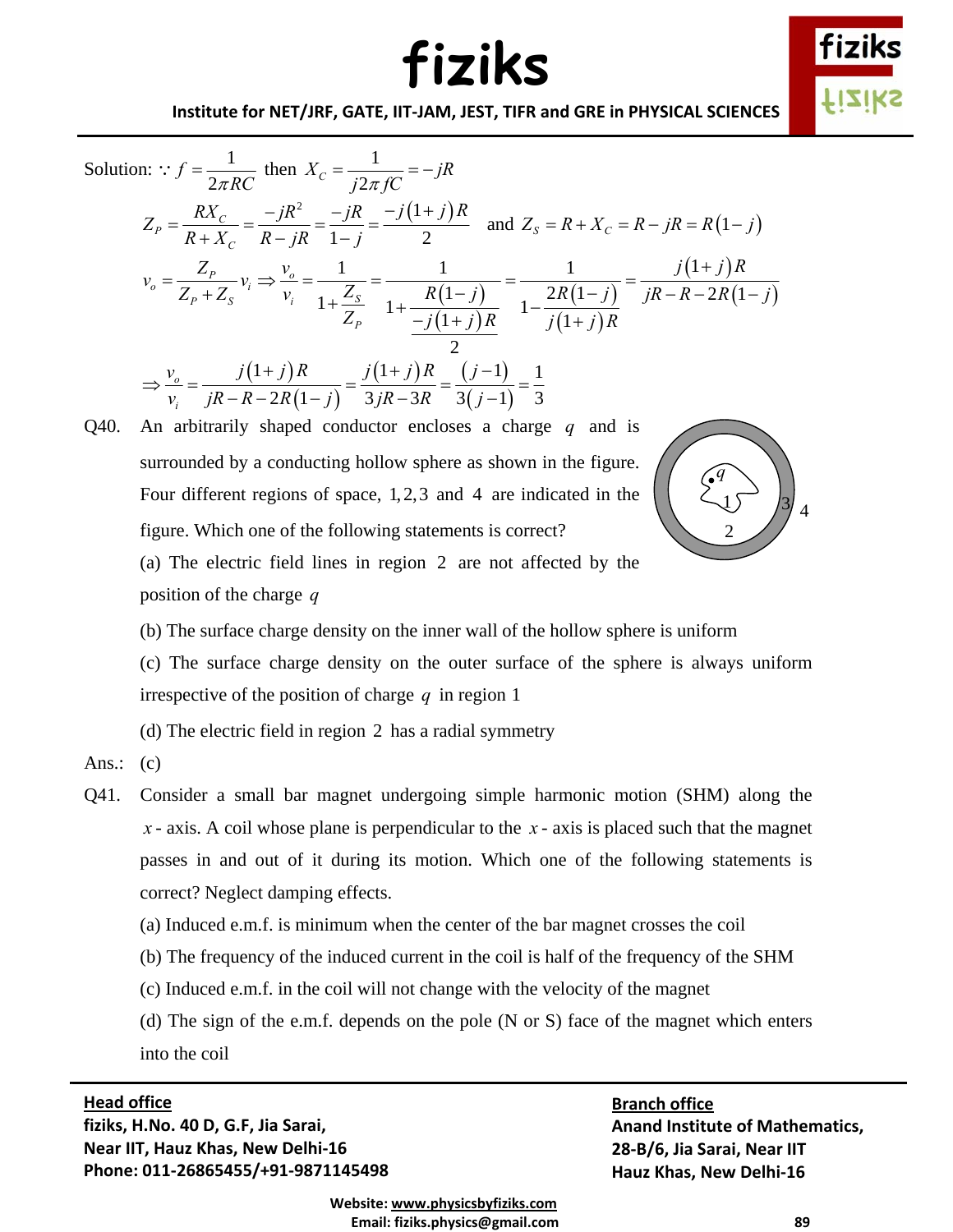

#### Ans.:  $(a)$

- Q42. Consider a spherical dielectric material of radius  $a'$  centered at origin. If the polarization vector,  $\vec{P} = P_0 \hat{e}_x$ , where  $P_0$  is a constant of appropriate dimensions, then
	- $(\hat{e}_x, \hat{e}_y, \hat{e}_z)$  are unit vectors in Cartesian- coordinate system)
	- (a) the bound volume charge density is zero.
	- (b) the bound surface charge density is zero at  $(0,0,a)$ .
	- (c) the electric field is zero inside the dielectric
	- (d) the sign of the surface charge density changes over the surface.

Ans.: (a), (b), (d)

Solution:  $\rho_b = -\nabla P = 0$  $\rightarrow$   $\rightarrow$ 

$$
\sigma_b = \vec{P}.\hat{n} = (P_0 \hat{x}).\hat{r} = P_0 \sin \theta \cos \phi = 0 \text{ at } (0,0,a) \quad \therefore \theta = 0.
$$

Q43. For an electric dipole with moment  $\vec{P} = p_0 \hat{e}_z$  placed at the origin, ( $p_0$  is a constant of appropriate dimensions and  $\hat{e}_x$ ,  $\hat{e}_y$  and  $\hat{e}_z$  are unit vectors in Cartesian coordinate system)

(a) potential falls as  $\frac{1}{r^2}$ *r* , where *r* is the distance from origin

- (b) a spherical surface centered at origin is an equipotential surface
- (c) electric flux through a spherical surface enclosing the origin is zero
- (d) radial component of *E*  $\rightarrow$ is zero on the *xy* - plane.

Ans.: (a), (c), (d)

Solution:  $V_{dip}(r,\theta) = \frac{\hat{r} \cdot p}{4\pi \varepsilon_o r^2} = \frac{p \cos \theta}{4\pi \varepsilon_o r^2}$  $V_{\text{dip}}(r,\theta) = \frac{\hat{r} \cdot p}{r^2} = \frac{p}{r^2}$  $r^2$  4 $\pi \varepsilon$ <sub>o</sub>r  $\theta = \frac{\hat{r} \cdot p}{4\pi \varepsilon r^2} = \frac{p \cos \theta}{4\pi \varepsilon r^2}$  $\rightarrow$ .

$$
\vec{E}_{\text{dip}}(r,\theta) = \frac{p}{4\pi\varepsilon_0 r^3} \Big(2\cos\theta \,\hat{r} + \sin\theta \hat{\theta}\Big).
$$

 $\mathbf d$  office  **Phone: 011‐26865455/+91‐9871145498 Head office fiziks, H.No. 40 D, G.F, Jia Sarai, Near IIT, Hauz Khas, New Delhi‐16**

**Branch office Anand Institute of Mathematics, 28‐B/6, Jia Sarai, Near IIT Hauz Khas, New Delhi‐16**